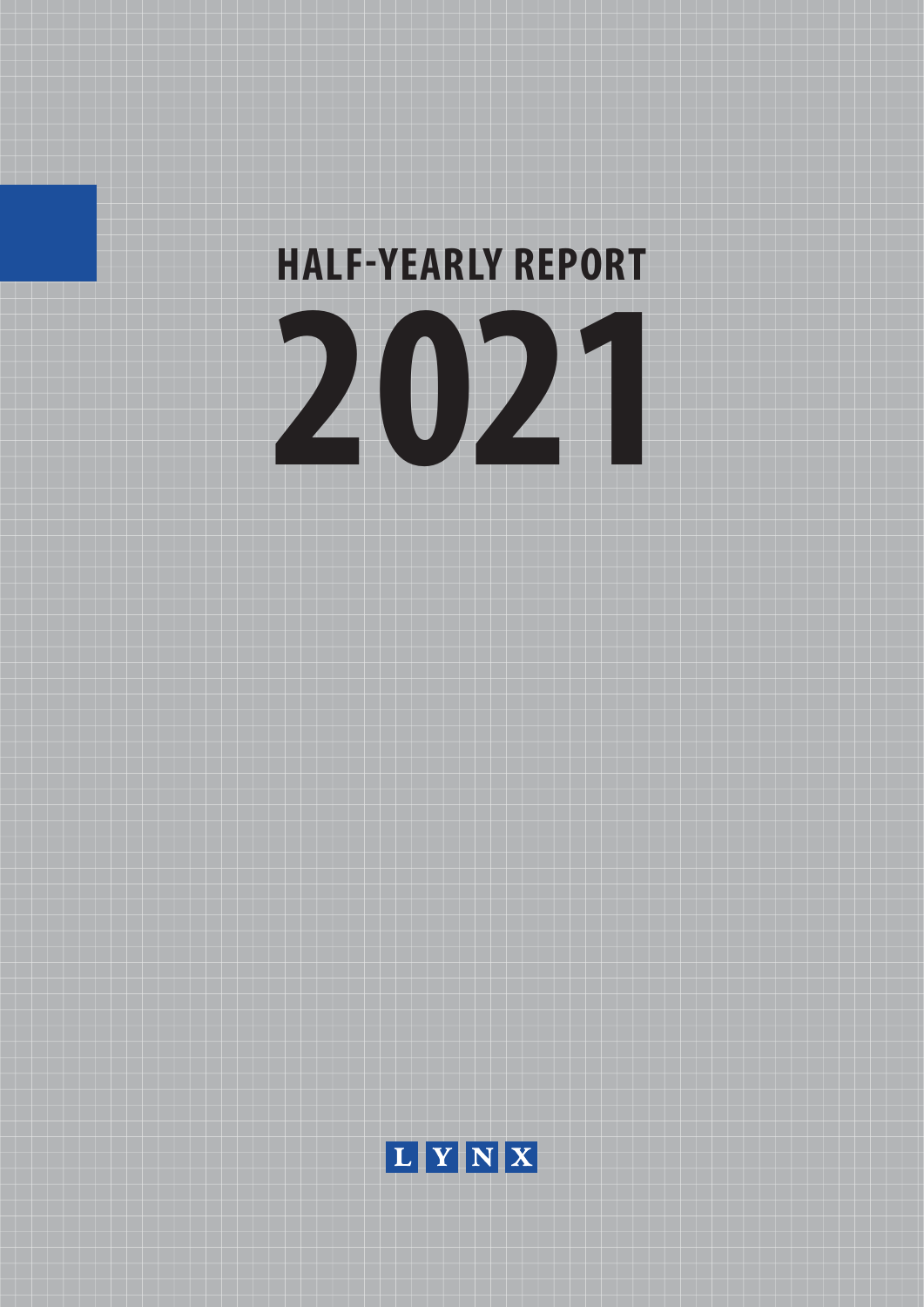# **THE LYNX FUND IN BRIEF**

*Strategy:* Model-based fund that invests in equity indices, fixed income, currencies and commodities. *Inception day:* 1 May 2000. *Portfolio managers:* Jonas Bengtsson, Svante Bergström, Daniel Chapuis, David Jansson, Henrik Johansson and Jesper Sandin.

## **MANAGEMENT TARGETS**

*Type of return:* High risk-adjusted return. *Risk (standard deviation):* Annual standard deviation of 18 per cent. *Correlation:* Low or negative correlation with stock market.

### **FEES AND SUBSCRIPTIONS**

Fixed management fee: 1 per cent per annum. *Subscription for/redemption of units:* Monthly. *Minimum initial investment:* SEK 500 000.

Performance fee: 20 per cent of the return that exceeds the hurdle.<sup>1</sup> *Subscription fee:* No subscription fee is charged.

## **SUPERVISION**

*Licensing authority:* Finansinspektionen (the Swedish Financial Supervisory Authority). The fund management company has been under Finansinspektionens's supervision since 19 April, 2000. The fund management company is registered as an AIF-manager. *Depositary:* Skandinaviska Enskilda Banken AB (publ). *Auditors:* KPMG AB, Main responsible auditor, Mårten Asplund

# **FUND MANAGEMENT COMPANY**

*Organisationsnummer:* 556573-1782

*Chief Compliance Officer:* Kim Dixner *Independent Risk Control Manager:* Andreas Ekenbäck

**LYNX ASSET MANAGEMENT AB** *Registration date:* 10th June 1999. *Company registration number:* Lynx, Lynx Dynamic and a number of individual accounts. *Owners:* The company is owned by key employees and Brummer & Partners AB. *Share capital:* SEK 1 500 000. *Address:* Regeringsgatan 30-32, Box 7060, SE-103 86 Stockholm *Telephone:* +46 8 663 33 60 *Fax:* +46 8 663 33 28 *E-mail:* info@lynxhedge.se *Website:* www.lynxhedge.se *Board of Directors:* Marcus Andersson (COO Lynx Asset Management AB), Jonas Bengtsson (Portfolio Manager Lynx Asset Management AB), Svante Bergström (CEO and Portfolio Manager Lynx Asset Management AB), Svante Elfving (Chairman Lynx Asset Management AB, Partner Brummer & Partners AB) and Ola Paulsson (CEO and partner, Brummer & Partners AB).

> *1This means the average interest of 3-month Treasury bills on the final three banking days of the previous calendar quarter is set as the hurdle rate above the "high watermark". High*  watermark means that the fund pays performance fee only after any shortfall in the return in *earlier periods has been recouped. The Board of the company has decided to currently apply a hurdle rate of 0 per cent instead of a negative interest rate.*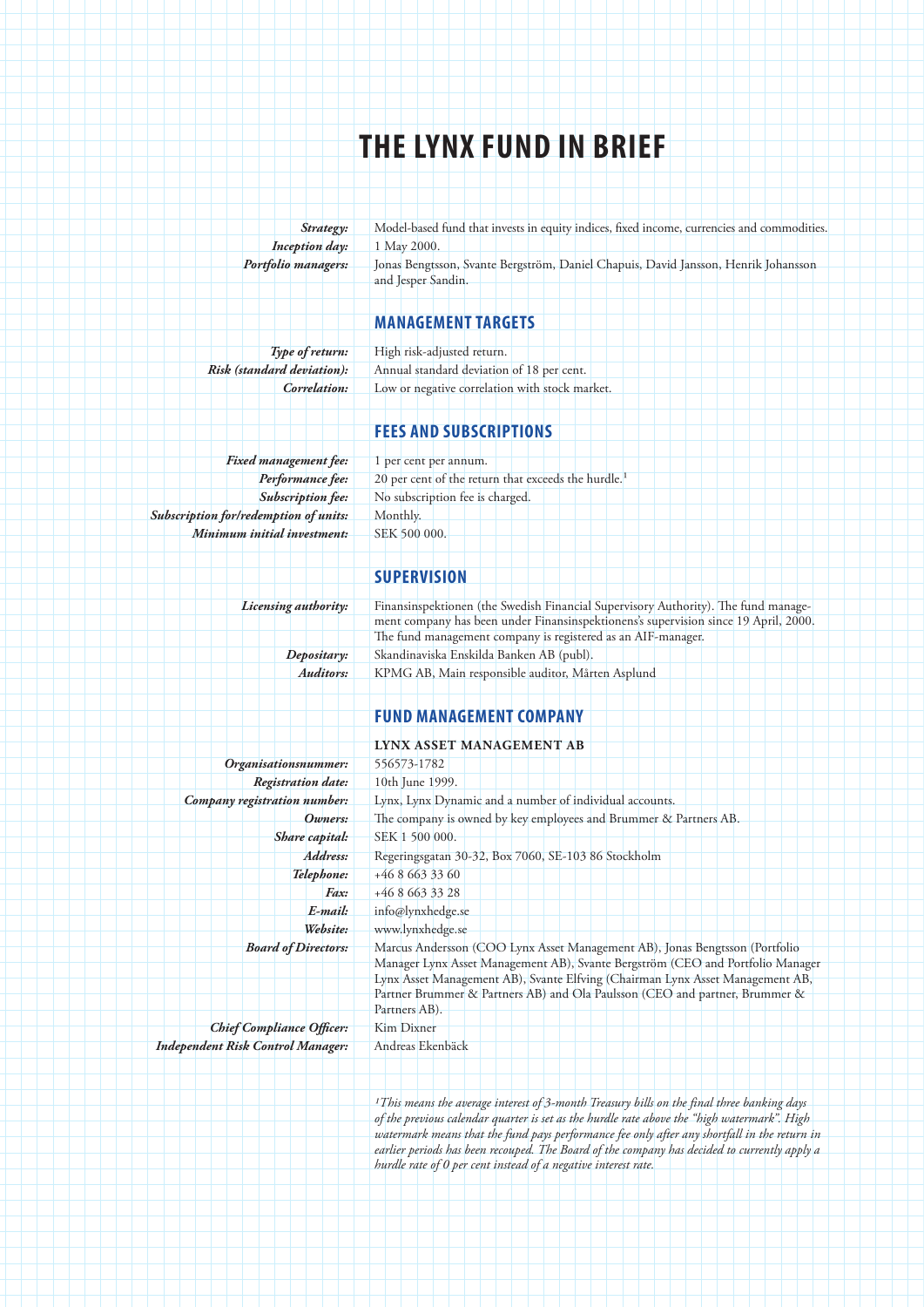# **2021 HALF-YEARLY REPORT**

*The Board and the CEO of Lynx Asset Management AB herewith submit the following half-yearly report for the Lynx Fund for the period January 1 – June 30, 2021.*

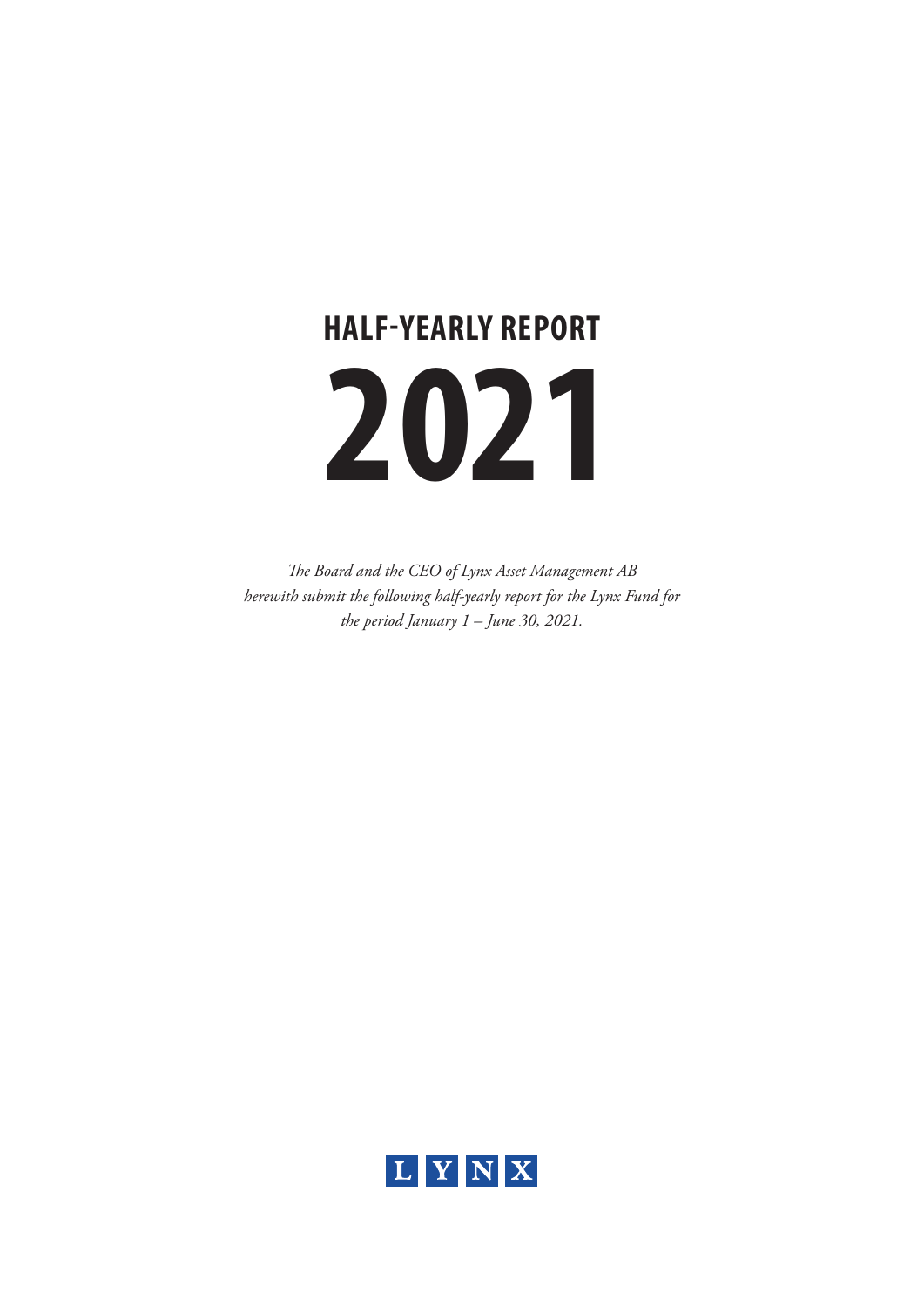## **CONTENTS**

#### *Performance overview*

| Market developments    |   |
|------------------------|---|
| Analysis of the result | 8 |

- *Performance since inception* **10**
	- *Risk utilization* **10**
	- *Investment process* **10**
	- *Assets under management* **12**
		- *Office access* **13**
			- *Outlook* **13**

#### *Report of the Directors*

| Performance | 14 |
|-------------|----|
|-------------|----|

- *Development of fund assets* **14**
	- *The fund's costs* **14**
		- *Result* **14**
- *Organisational changes* **14**
- *Significant events during the period* **14**
- *Significant events after the end of the period* **14**
- *Significant risks associated with the fund's holdings* **14**
	- *Communication with unit-holders* **15**
		- *Other* **15**

#### *Accounts*

- *Balance sheet* **16**
- *Statement of net assets (holdings of financial instruments)* **17**
	- *Accounting principles* **22**
	- *Changes in net assets* **22**
	- *Net asset value of units* **22**
	- *Auditor's review report on the half-yearly report* **23**
		- *Portfolio managers* **24**
			- *Glossary* **25**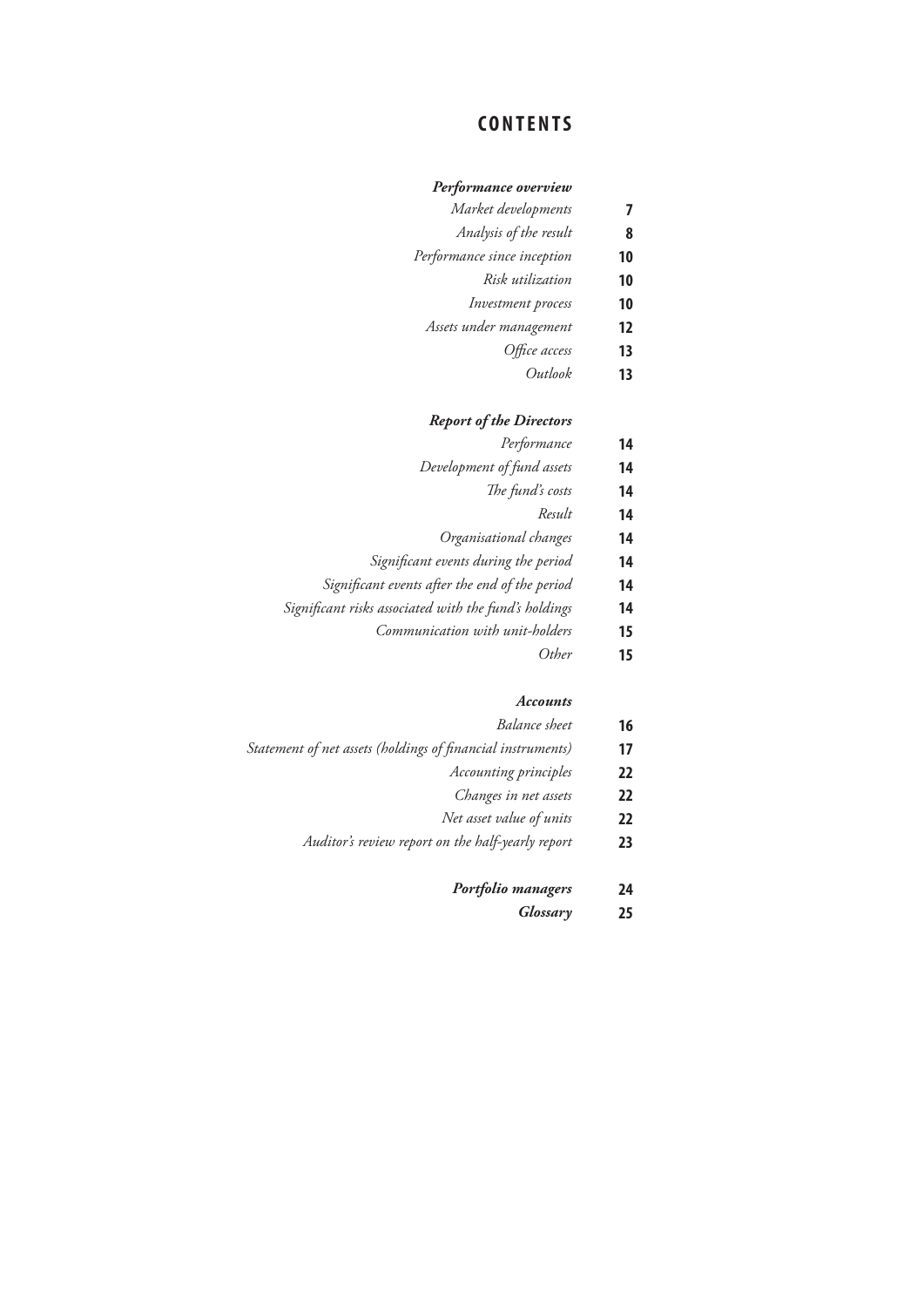#### **IMPORTANT INFORMATION**

*Lynx and Lynx Dynamic are special funds as defined in Chapter 1, Section 11 of the Act (2013:561 - LAIF). This material shall not be regarded as investment advice. An investor considering investing in the fund should carefully read the fund's simplified prospectus, subscription document and the information memorandum containing the fund rules. These documents are available for download at www.lynxhedge.se and www.lynxdynamic.se.*

 *Investing in funds is associated with risk. Past performance is no guarantee of future return. The value of the capital invested in the fund may increase or decrease and investors cannot be certain of recovering all of their invested capital. The funds are classified by the fund manager as funds with a higher risk level.* 

*Any data regarding returns in this document is not adjusted for inflation.*

*The funds have no investments in hard-to-value assets for which no market pricing information is available, e.g. some unlisted/private equity, or model priced instruments for which no industry standard software models are available, e.g. complex, structured, one-off contracts.*

*This report is prepared in Swedish and translated into English. In the event of any discrepancy, the Swedish version shall have priority.*

*In connection with acting as the commodity pool operator of the funds, Lynx Asset Management AB has filed a notice of claim of exemption pursuant to U.S. Commodity Futures Trading Commission Advisory 18-96 under the U.S. Commodity Exchange Act, as amended. This due to the fact that the funds do not permit US investors.* 

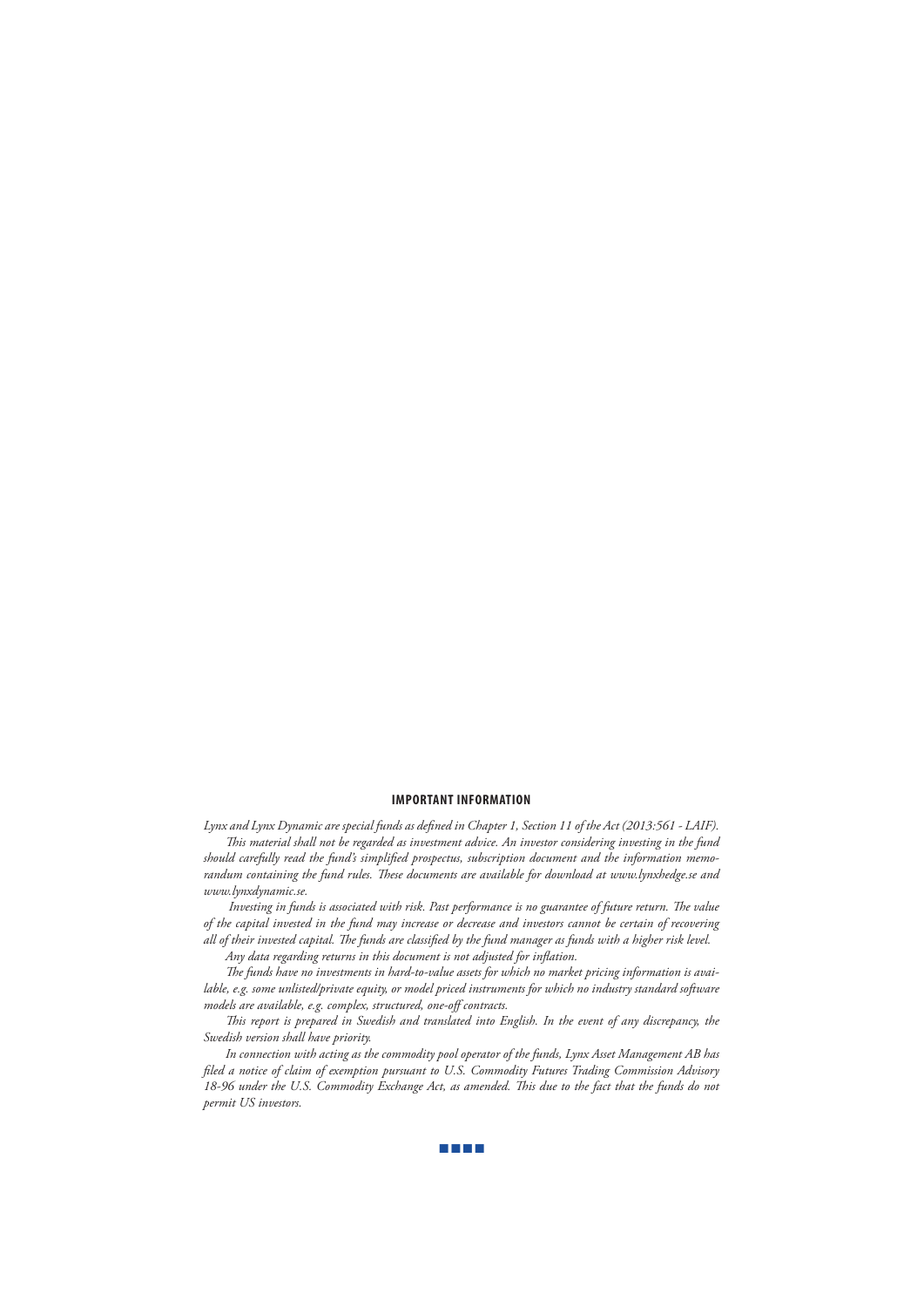# **PERFORMANCE OVERVIEW**

 Lynx ended the first half of 2021 up 3.29 per cent as gains in commodities and equities outpaced losses in fixed income and foreign exchange. The positive result brings annualized performance since inception to 9.33 per cent with an annualized standard deviation of 14.92 per cent. While the year-to-date result trails the Société Générale CTA Index (a leading industry benchmark) which ended the period up 6.51 per cent, the 17.95 per cent rolling 12-month performance comfortably leads the 12.91 per cent index return.

Anticipation of economies reopening around the globe impacted markets from energies to bonds. Concerns over rising inflation also surfaced. As most developed economies have benefited from generally benign conditions over the past 40 years, uncertainty regarding how rising inflation may impact asset prices created some unease for investors. The resulting price action created both opportunities and challenges for Lynx as the models adapted to the new regime.

Trend-following models generated positive results across timeframes with performance commensurate with the risk budgeted; medium-term holding periods were most profitable followed by short and then long-term models. Short and medium-term diversifying models also generated positive results in aggregate, although the returns were below their trend-following peers. Meanwhile, long-term diversifying models were unprofitable, slightly outweighing the gains in the other timeframes.

#### **MARKET DEVELOPMENTS**

While most have been looking forward to the time when the COVID-19 pandemic is no longer capturing the headlines and driving markets, they will need to look beyond the first six months of 2021. However, unlike last year when shutdowns and quarantines were stifling economies and the humanitarian crisis seemed to get more dire by the day, the increasing availability of coronavirus vaccines as the year progressed resulted in an optimism that had been absent for most of 2020.

Access to these vaccines – and the robustness of vaccination programs – had a marked impact on economic activity. While some countries struggled to secure enough doses to control the spread of the virus, governments in most developed Western nations were able to begin lifting the most extreme pandemic restrictions as their populations became increasingly immunized. The spread of more contagious – and potentially vaccineresistant – variants slowed the reopening in Europe late in June and lockdowns returned across Asia and Australia as the second quarter drew to a close, but significant advances were made and global growth accelerated as a result.

In the US, GDP climbed 6.4 per cent in the first quarter and higher frequency economic indicators signaled continued strength as the year progressed. Inflation similarly rose and the US Federal Reserve became slightly more hawkish as a result. Although the Fed indicated last year that they would be comfortable loosening their inflation target – particularly given rather anemic conditions in recent years – some governors revised their monetary policy expectations and dissented from the consensus opinion that price risks were transitory. Labor force participation rates generally remained below prepandemic levels as expanded benefits contributed to fewer employees reentering the workforce. Meanwhile, the unemployment rate continued to decline but remained over 2 per cent higher than in February 2020 adding to the uncertainty surrounding policy.

The Eurozone contracted in the first quarter as vaccine availability on the continent was initially well below the UK and North America, although the tide shifted markedly as the year progressed and growth accelerated. Inflation rates generally exceeded expectations – approaching pre-pandemic levels – and the ECB began considering their options should it exceed their 2 per cent target for an extended period. Levels varied widely across the continent, although price pressures generally rose. As was the case in the US, unemployment rates remained elevated when compared to the pre-pandemic period, particularly on the periphery.

Dramatic declines in manufacturing during the depths of the crisis – and the resulting low inventory levels coming into the new year – created an opportunity for many Asian nations to benefit from the recovery. However, relatively slow vaccinations across the continent contributed to muted domestic demand and lower inflation levels than developed Western economies; rising commodity prices further hindered growth. Even those nations that experienced increasing price pressures were impacted by rising COVID-19 infection rates as a third wave began spreading across the region late in the period.

Expansionary monetary policy stayed in place across much of the globe as most central banks remained committed to keeping rates low at least through the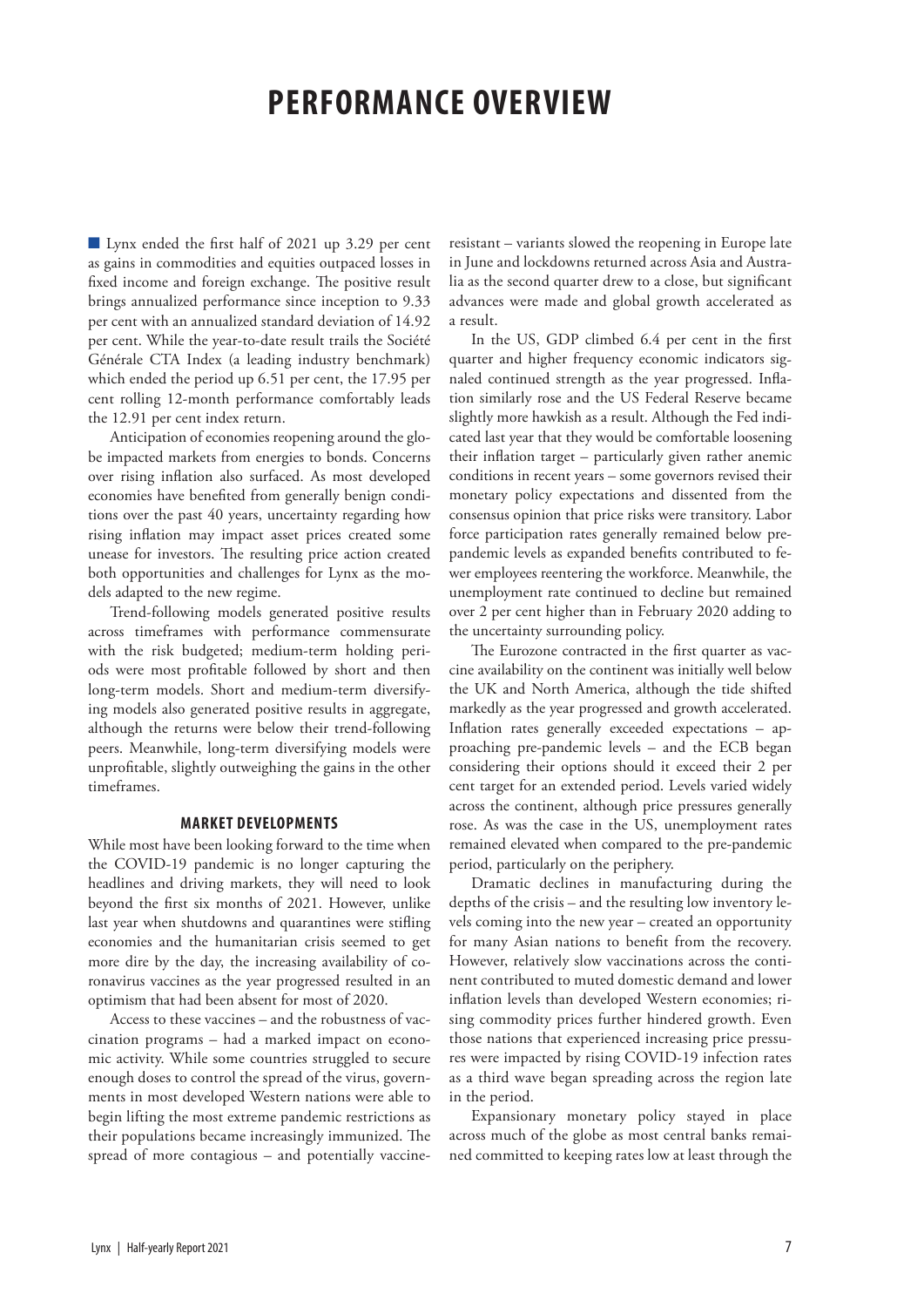end of 2021 and asset purchase programs continued. Prospects of increasing fiscal stimulus, including plans for infrastructure development, spawned optimism that governments would continue to support economic growth by any means necessary. Due in part to the ample liquidity bolstered by these accommodative policies, most global stock indices ended the first half of the year in positive territory. MSCI World, a global equity index, rose by 14.4 per cent in local currency. Major US indices closed at near record highs, while European bourses similarly performed well after a relatively slow start; the S&P 500 and Euro Stoxx 50 indices each climbed 14.4 per cent. Expectations that nations would begin tapping the EU recovery fund further supported European stocks in the second quarter. With headwinds from rising COVID infection rates and speculation of tighter monetary policy in China and elsewhere in the region, Asian equity indices generally trailed US and European counterparts. The Japanese Nikkei 225 index ended the period up 4.9 per cent while the Hang Seng index rose 5.9 per cent.

Despite sanguine growth forecasts and continued accommodative monetary policy, global yield curves flattened in the second quarter after steepening earlier in the period. Rising inflation data had the greatest impact on the US curve, particularly after the FOMC dot plot revealed two rate hike projections in 2023 – earlier than previously forecast – and more robust economic projections for the current year. Skepticism regarding future policy resulted in some price fluctuations, but after peaking at 1.75 per cent on March 31st, 10-year Treasury Yields declined by 28 basis points to 1.47 per cent by the end of June. Even after the pullback, 10-year rates remained 55 basis points above where they were coming into the year. European interest rates also climbed but real rates in most countries remained negative; German 10-year bund rates climbed by 37 basis points, yet nominal yields remained below zero at -0.20 per cent. Speculation that the ECB would begin tapering their pandemic emergency purchase program (PEPP) contributed to climbing yields late in the period.

As the US economy gained momentum, indications that the Fed was considering tapering quantitative easing began to emerge. Official statements indicating that insufficient progress had been made, particularly regarding employment, created some ambiguity regarding future policy, but the US greenback nevertheless appreciated against most global counterparts in response by 2.8 per cent as measured by the US dollar index. Developed market European and Asian currencies similarly moved on changing monetary policy expectations, particularly as pandemic restrictions and lockdowns returned. Emerging market currencies fluctuated broadly as growth expectations and expected interest rate policy influenced exchange rates. The Turkish lira depreciated markedly on concerns over nonconventional monetary policy; despite

persistent inflation in the country, Turkish president Erdogan was outspoken over the need for more accommodative monetary policy.

In other commodities, rising demand for metals and energies as economies reopened was met with extraordinarily tight inventories leading to speculation of another commodity "super-cycle." Crude oil prices were particularly strong as voluntary Saudi Arabian production cuts – beyond levels previously negotiated within OPEC – and refinery closures in Texas during the first quarter contributed to the move. Brent crude rose 44 per cent during the period. Copper prices also rose significantly due to increasing industrial demand – specifically for electrical wiring and battery production – and decreasing South American production. Attempts by China to curb the appreciation – including pledging to release base metals from strategic national reserves – resulted in some weakness in June, although prices remained elevated ending up over 22 per cent on the year. Weather had the greatest impact on agricultural markets as grain and bean prices hit multiyear highs early in the year before US crop estimates rose on improving conditions as summer arrived.

#### **ANALYSIS OF THE RESULT**

Commodity markets continued to drive positive performance as they did in 2020 contributing approximately 10.5 per cent to the total gain of 3.3 per cent generated by Lynx in the first half of 2021. Energies were exceptionally profitable generating a 6.7 per cent return as prices climbed on rising demand and tight supply. Meanwhile, agricultural markets generated strong results early in the year but softened in the second quarter, ultimately producing a gain of 2.9 per cent. Long positions in grains were particularly profitable as soybean and corn prices extended their meteoric rise from 2020 on increasing Chinese imports and dwindling global inventories through the end of May. Prices declined precipitously in June as Chinese farmers significantly increased planted acreage to meet domestic demand and weather conditions in the US improved, but the fund's exposure fell quickly resulting in only a partial giveback of previous gains. In the metals, solid profits in copper and aluminum outpaced losses in gold and silver to yield an approximate gain of 0.9 per cent. Industrial metals climbed on the "reopening trade" while precious metals weakened as the pandemic began to ease. Commodity profits were distributed relatively equally between trend-following and diversifying models with all timeframes generating a positive return.

Equity index futures were also profitable, contributing approximately 1.9 per cent to the six-month return. Not only did results vary by region, but also within regions, as multiple factors from vaccine distribution to monetary and fiscal policy to the composition of each index influenced price action. Net exposu-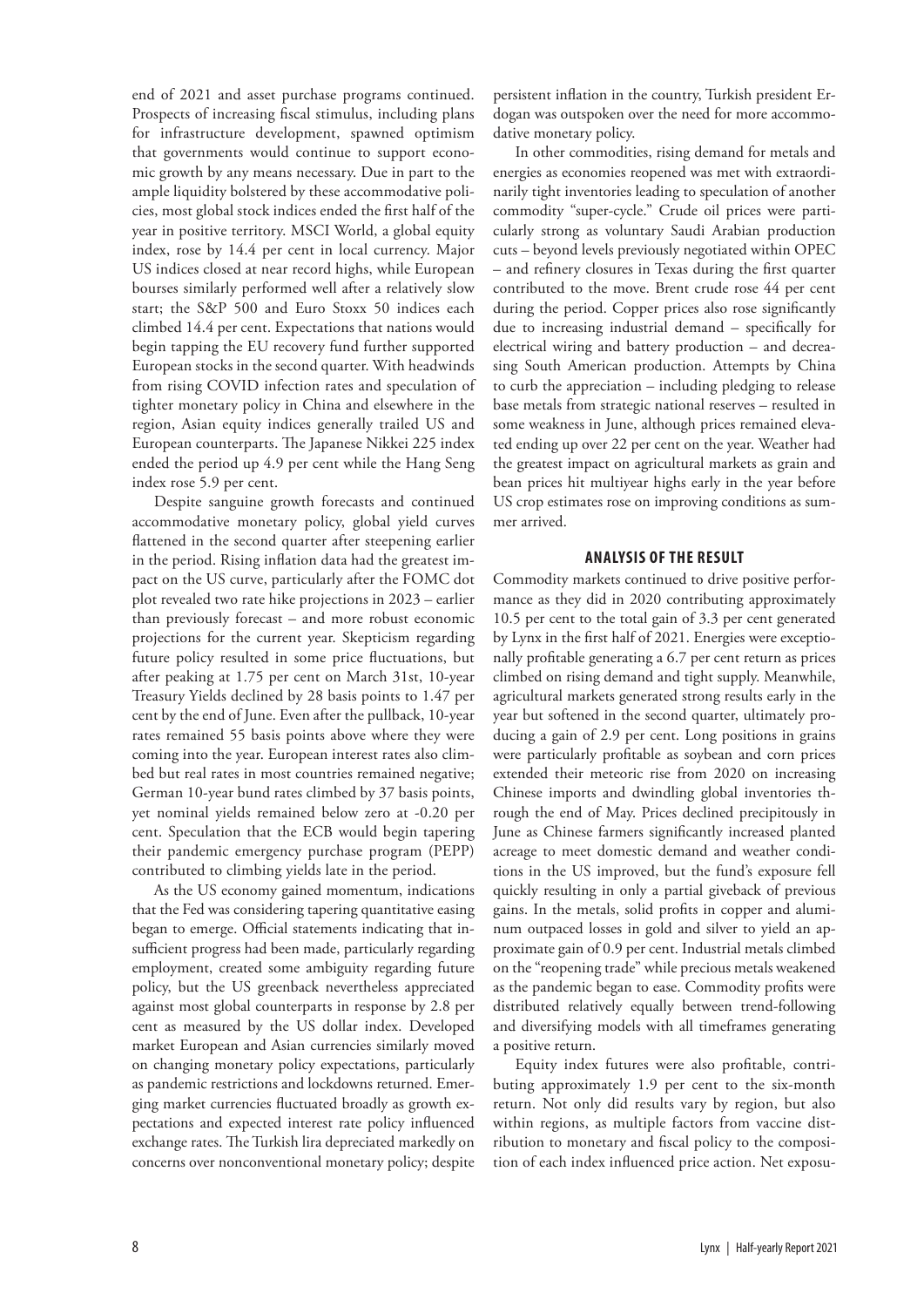

*Chart 1 Net exposure by asset class during first six months of 2021.*

re vacillated broadly between long and short as models attempted to forecast market direction and optimally express equity beta. Interestingly, many of the multivariate models periodically maintained neutral or net short notional exposure as they viewed correlated opportunities in industrial commodities as more attractive alternatives. Ultimately, gains in North America and Asia outweighed losses in Europe; large cap US indices and the Korean KOSPI made the largest positive contribution, while trading in the EuroStoxx index was the most challenging. Medium to long-term trendfollowing models were particularly profitable while medium-term diversifiers had the most difficulty in the sector; short-term models in both groups generated slightly negative results.

Conversely, foreign exchange was the most challenging sector for Lynx in the first half of the year, generating a loss of approximately -4.6 per cent. The program entered 2021 with significant short positions in the US dollar which suffered as the US currency rose early in the first quarter on increasing rate expectations. Net exposure fluctuated broadly afterwards as exchange rates moved in part on changing expectations of future monetary policy. While the Fed remained highly accommodative,

indications of rising inflation resulted in an increasingly hawkish tone from some – but not all – Federal Reserve governors. This dissention contributed to a relatively challenging trading environment in the dollar. Additionally, rising COVID-19 infections in some countries and the consequential reinstatement of lockdowns and extensions of pandemic restrictions also had a marked influence on foreign exchange which was difficult for the models to decipher. Trend-following models were unprofitable across timeframes, although the medium-term holding periods were particularly challenged. Mediumterm diversifying models similarly had difficulty, while long-term models realized a slight gain.

Fixed income also weighed on performance, contributing a loss of approximately -4.0 per cent. Bonds and short-term interest rates were both unprofitable as losses were realized across regions. In the US, models maintained curve steepening positions throughout much of the half; however, gains generated on the long end of the curve were insufficient to cover losses in shorter-term instruments as interest rate expectations increased dramatically with the emergence of inflationary pressures. Results were similarly mixed in Europe, as a profitable short position in Euro-buxl futures was outweighed by



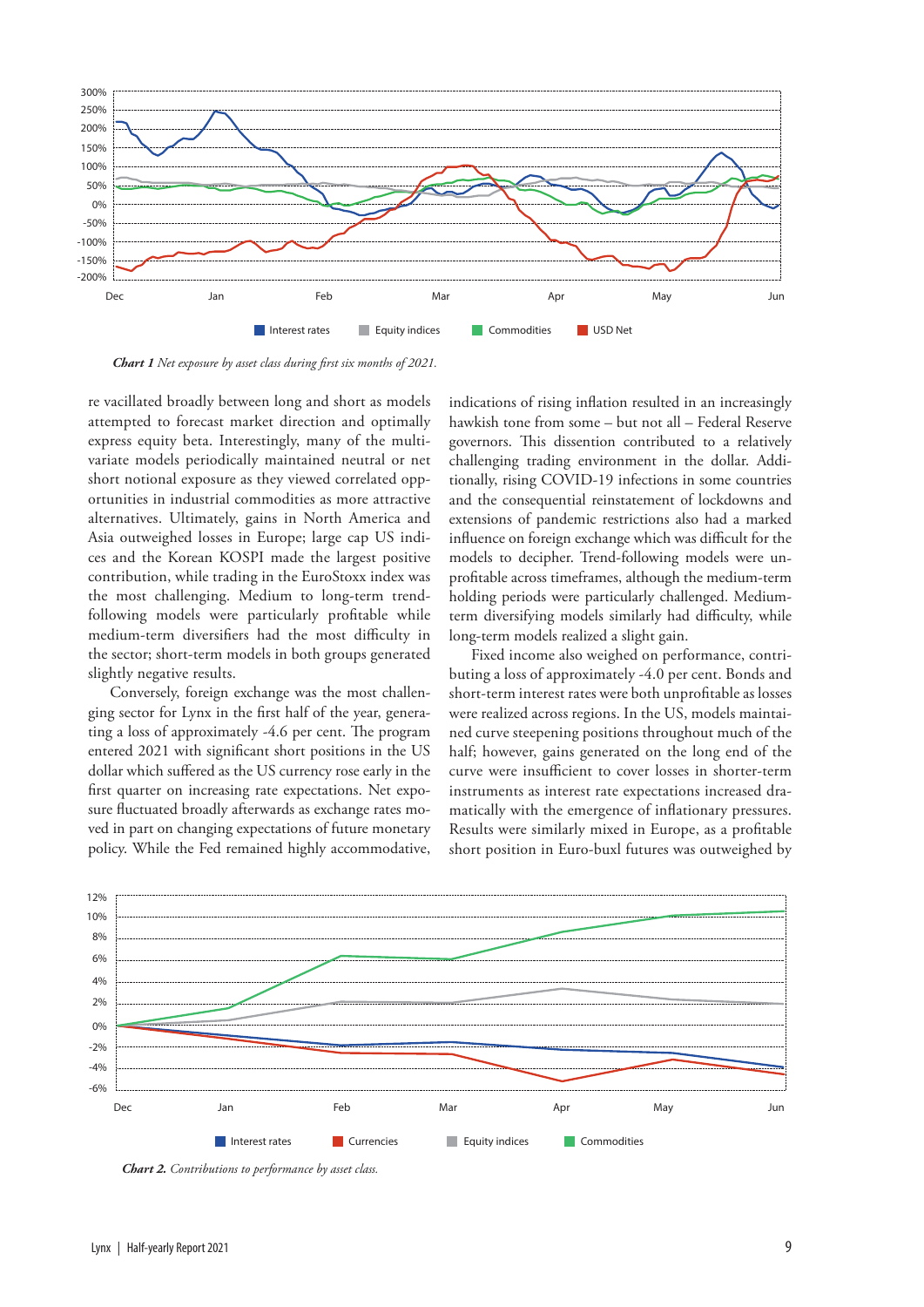losses in other German and French bonds. European fixed income exposure vacillated broadly during the first six months of the year as models had difficulty accurately forecasting the trajectory of rates. Elsewhere in the world, Korean and Australian bonds were also modestly unprofitable. By model family, losses were relatively equally split between trend-following and diversifying models, although performance varied by timeframe. Short-term holding periods were the most successful trend models while medium-term diversifying models performed best. Conversely, long-term timeframes performed poorly across both.

The tables below illustrate a summary of returns by asset class and model category, respectively.

#### **return by asset class**

| Commodity-related investments           | 10.5%                                   |          |
|-----------------------------------------|-----------------------------------------|----------|
| Equity-related investments              | 1.9%                                    |          |
| Fixed income-related investments        | $-4.0\%$                                |          |
| Currency-related investments            | $-4.6%$                                 |          |
| Other (management fees, interest, etc.) | $-0.5\%$                                |          |
| <b>TOTAL RETURN</b>                     | 3.3%                                    |          |
|                                         |                                         |          |
| <b>RETURN BY MODEL TYPE</b>             |                                         |          |
| <b>Trend-following models</b>           | 4.2%                                    |          |
| Of which,                               | short-term                              | 1.4%     |
|                                         | medium-term                             | 1.9%     |
|                                         | long-term                               | 0.9%     |
| Diversifying models                     |                                         | $-0.4%$  |
| Of which,                               | short-term                              | 0.2%     |
|                                         | medium-term                             | 0.2%     |
|                                         | long-term                               | $-0.8\%$ |
|                                         | Other (management fees, interest, etc.) | $-0.5\%$ |
| <b>TOTAL RETURN</b>                     | 3.3%                                    |          |

#### **PERFORMANCE SINCE INCEPTION**

The table on page 11 shows key figures for Lynx since the Fund's inception in May 2000 and comparative figures for a global equity index and bond index (MSCI World

NDTR Index and JP Morgan Global Government Bond Index) over the same period. It also shows key figures for a representative industry benchmark index (Société Générale CTA Index).

#### **RISK UTILIZATION**

To achieve the fund's volatility target of 18 per cent annualized volatility, the average Value at Risk ("VaR") for the portfolio should equate to approximately 1.9 per cent (1-day, 95 per cent confidence interval). During the first half of 2021, the average VaR for Lynx was around 2.0 per cent.

The fund's risk utilization is decided by the underlying models and the risk is directed to those markets where the models identify the most attractive opportunities. Commodities have consistently accounted for a relatively large portion of the risk so far this year, contributing to the elevated VaR across the portfolio. They have also been the best performing asset class by a wide margin, reflecting how the risk budgeting process can contribute to positive results. Interestingly, models have been less convinced of opportunities in fixed income throughout the year, resulting in a relatively low allocation as compared to the target. Meanwhile, models have been highly tactical allocating risk in equities and foreign exchange with varied results. Overall portfolio VaR approached the 3% limit in late June and remained well above average as the month came to a close.

The chart below illustrates the change in risk during the year as measured by VaR (1 day, 95 per cent confidence interval) as well as the risk for the four sectors separately.

#### **INVESTMENT PROCESS**

The six portfolio managers of the Lynx program constitute the investment committee and are responsible for the strategic direction and management of the fund. As trading decisions are made by the 46 models currently employed in the program, the investment committee focuses primarily on longer-term matters such as deter-



*Chart 3. The development of Value at Risk during January – June 2021.*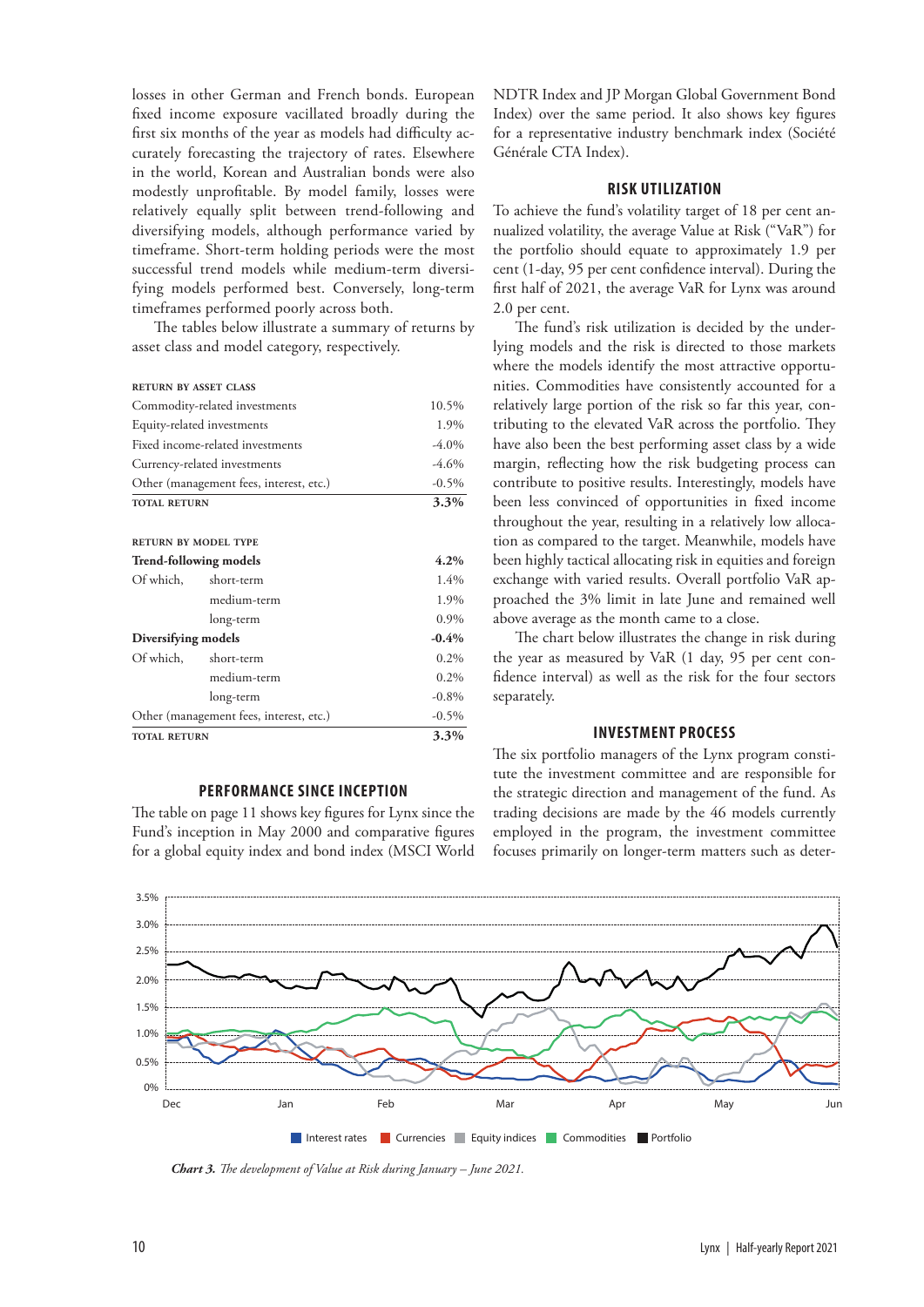# **SOME KEY RATIOS SINCE INCEPTION<sup>1</sup>**



|                                                 |                      | <b>MCCLINER</b> | <b>TA Monton Cr</b>                   |                                 |  |
|-------------------------------------------------|----------------------|-----------------|---------------------------------------|---------------------------------|--|
|                                                 | <b>Sizato Report</b> | Non-Indiana     | Caziz Batch Isle<br>(000 contrations) | <b>Sociological City Report</b> |  |
| <b>RETURN</b>                                   |                      |                 |                                       |                                 |  |
| 2021 jan-jun, %                                 | 3.29                 | 14.40           | $-2.48$                               | 6.51                            |  |
| 2020,%                                          | 5.94                 | 13.37           | 5.46                                  | 3.04                            |  |
| 2019, %                                         | 15.42                | 28.01           | 6.15                                  | 6.39                            |  |
| 2018,%                                          | $-2.65$              | $-7.95$         | 0.93                                  | $-5.83$                         |  |
| 2017, %                                         | $-5.27$              | 18.48           | 1.32                                  | 2.48                            |  |
| 2016, %                                         | $-4.16$              | 9.00            | 2.94                                  | $-2.87$                         |  |
| 2015, %                                         | $-7.98$              | 2.08            | 1.28                                  | 0.03                            |  |
| 2014, %                                         | 27.58                | 9.81            | 8.51                                  | 15.66                           |  |
| 2013, %                                         | 12.12                | 28.87           | $-0.48$                               | 0.73                            |  |
| 2012, %                                         | $-5.14$              | 15.71           | 4.16                                  | $-2.87$                         |  |
| 2011, %                                         | $-0.89$              | $-5.49$         | 6.34                                  | $-4.45$                         |  |
| 2010, %                                         | 18.54                | 10.01           | 4.18                                  | 9.26                            |  |
| 2009, %                                         | $-8.52$              | 25.73           | 0.66                                  | $-4.30$                         |  |
| 2008, %                                         | 42.23                | $-38.69$        | 9.30                                  | 13.07                           |  |
| 2007, %                                         | 13.22                | 4.69            | 3.91                                  | 8.05                            |  |
| 2006, %                                         | 5.34                 | 15.55           | $0.81\,$                              | 5.75                            |  |
| 2005, %                                         | 6.59                 | 15.77           | 3.67                                  | 3.20                            |  |
| 2004, %                                         | 13.98                | 11.32           | 4.92                                  | 1.46                            |  |
| 2003, %                                         | 34.55                | 24.91           | 2.19                                  | 15.75                           |  |
| 2002, %                                         | 21.81                | $-24.09$        | 8.54                                  | 12.91                           |  |
| 2001, %                                         | 15.77                | $-14.21$        | 5.24                                  | 2.49                            |  |
| 2000 <sup>3</sup> , %                           | 12.77                | $-9.89$         | 5.93                                  | 11.57                           |  |
| Since inception, %                              | 560.59               | 202.13          | 124.82                                | 150.25                          |  |
| Average annual return since inception, %        | 9.33                 | 5.36            | 3.90                                  | 4.43                            |  |
|                                                 |                      |                 |                                       |                                 |  |
| ANALYSIS OF RETURN                              |                      |                 |                                       |                                 |  |
| Best month, %                                   | 14.90                | 11.97           | 3.09                                  | 8.85                            |  |
| Worst month, %                                  | $-14.14$             | $-16.37$        | $-2.21$                               | $-7.64$                         |  |
| Average monthly return, %                       | 0.75                 | 0.44            | 0.32                                  | 0.35                            |  |
| Maximum drawdown since inception, %             | 30.58                | 50.77           | 4.51                                  | 14.26                           |  |
| Longest period of zero return, number of months | At least 76          | 74              | 32                                    | 62                              |  |
|                                                 | (ongoing)            |                 |                                       |                                 |  |
|                                                 |                      |                 |                                       |                                 |  |
| <b>KEY RATIOS</b>                               |                      |                 |                                       |                                 |  |
| Standard deviation, %                           | 14.924               | 14.27           | 3.13                                  | 8.56                            |  |
| Downside risk, %                                | 9.19                 | 10.39           | 1.83                                  | 5.37                            |  |
| Sharpe ratio                                    | 0.53                 | 0.28            | $0.80\,$                              | 0.35                            |  |
| Correlation between Lynx and index shown        |                      | $-0.08$         | 0.36                                  | 0.84                            |  |

*1 For definitions, see glossary on page 25.* 

*2 Lynx return is stated net of fees.* 

*3 Relates to the period May-December (eight months) as the fund was started on May 1, 2000.* 

*4 The fund's standard deviation the last two years is 14.22 per cent.*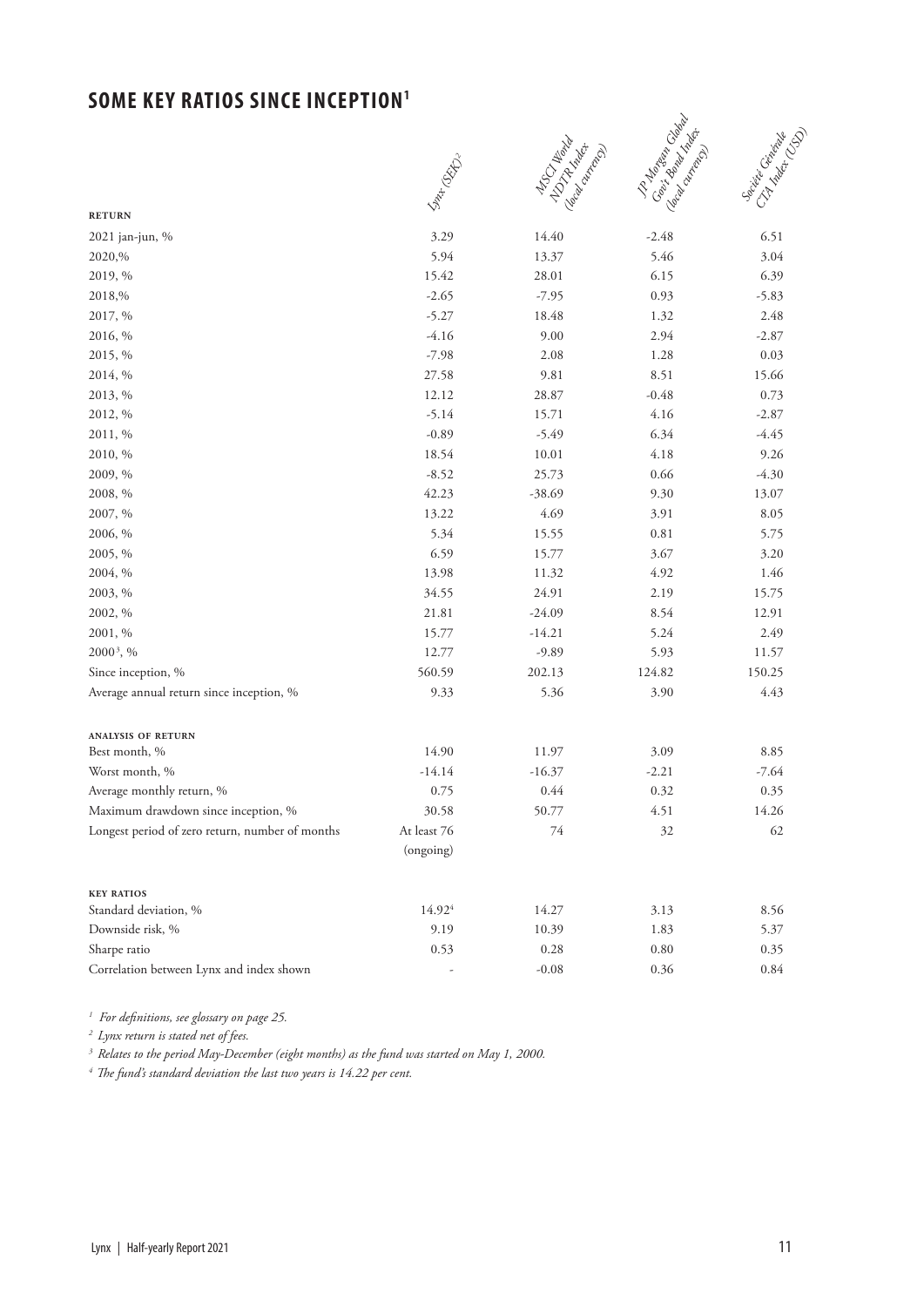mining which models are included in the portfolio and setting the average risk budgeted to each asset class and market. The investment committee also has the final authority to set the allocations to each model. However, the weight placed on the output of statistical portfolio optimization increased in 2021 due to further advancements in our approach to forecasting returns and other model characteristics.

The model lineup and risk allocations are formally reevaluated twice a year in June and December. The investment committee and the research team work diligently throughout the year leading up to these revisions. As early as four months before the actual implementation, the research department submits proposals for new models and each model is carefully evaluated by a reference group in the research team and the investment committee. To be approved by the investment committee, a new model must not only demonstrate the ability to generate positive results across multiple time periods, but also display attractive return characteristics in several key aspects. The metrics used in model evaluation include the expected marginal contribution to the existing portfolio of models and behavior in extreme market situations. In addition, the model's underlying foundational concept is assessed and analyzed.

As part of the semiannual evaluation, all models that are already employed in the portfolio are reviewed to ensure that performance has not deviated from historical expectations. Their contribution to the portfolio return is also analyzed as this contributes to their risk budget over the coming months. During the first six months of the year, three new models were added to the portfolio, while two models were retired.

#### *Additions*

The three additions are diversifying models employing machine learning and quantitative macro techniques, some utilizing non-price data from new sources. The first is a multivariate medium-term model utilizing multiple indicators, some conditioned on other indicators and the performance of the signals generated, to construct an optimal portfolio; the approach is similar to a neural network with no hidden layers. The next addition is another medium-term diversifying model, this one using both fundamental and technical inputs to forecast commodity prices; import/export data, foreign exchange rates, commitment of traders reports, term structure dynamics and cross commodity spread information are all considered. The final model is an asset class specific short-term diversifying model that measures the trend of ETF and mutual fund flows to trade precious metals; signals are generated in the direction of the flow momentum.

#### *Retirements*

The first model retired was a short-term diversifying model that had underperformed expectations; in some cases, the opportunities that diversifying models attempt to capitalize upon degrade faster than expected resulting in relatively quick turnover. The second retirement was a multivariate long-term trend-following model incorporating value, momentum and risk sentiment indicators to tactically allocate capital between stock indices and bonds; newer models have been developed that apply similar concepts, but more robustly.

The risk allocated to model families changed marginally from the end of 2020. The trend-following allocation declined from 72 to 68 per cent while diversifying models increased from 28 to 32 per cent. Notably, the reduction in trend came primarily from long-term models which declined from 13 to 10 per cent; short-term trend increased from 14 to 15 per cent, while mediumterm models fell from 42 to 41 per cent. The increase in diversifying models was largely due to medium-term timeframes which rose from 18 to 21 per cent; short and long-term diversifying models remained at 3 and 10 per cent, respectively. As has been the case in recent years, these changes reflect an increasing adaptivity of the portfolio to shifting market conditions. The average risk allocation amongst asset classes remained unchanged, with fixed income and equities each budgeted 28 per cent, foreign exchange 23 per cent and commodities 21 per cent.

The table below illustrates the allocations to each model category as of the end of June 2021 compared to these same figures from the end of 2020 (in parentheses):

#### **target allocation between model types\***

|             | Trend-following<br>models | Diversifying<br>models |
|-------------|---------------------------|------------------------|
| Short-term  | 15% (14)                  | $3\%$ (3)              |
| Medium-term | $41\%$ (42)               | $21\%$ (18)            |
| Long-term   | $10\%$ (13)               | $10\%$ (10)            |

More information on all programs managed by Lynx can be found at www.lynxhedge.se.

#### **ASSETS UNDER MANAGEMENT**

Total assets under management in the Lynx program at the end of June 2021 were approximately SEK 55.2 billion, compared with SEK 42.6 billion at the end of 2020. The increase is partially a result of significant inflows during the first half of the year. We are happy to note the continued confidence we enjoy from our clients.

Most of the program's assets are invested in separately managed client accounts and in the offshore funds. The

*<sup>\*</sup> Due to diversification effects the numbers in the table do not sum up to total risk per model type.*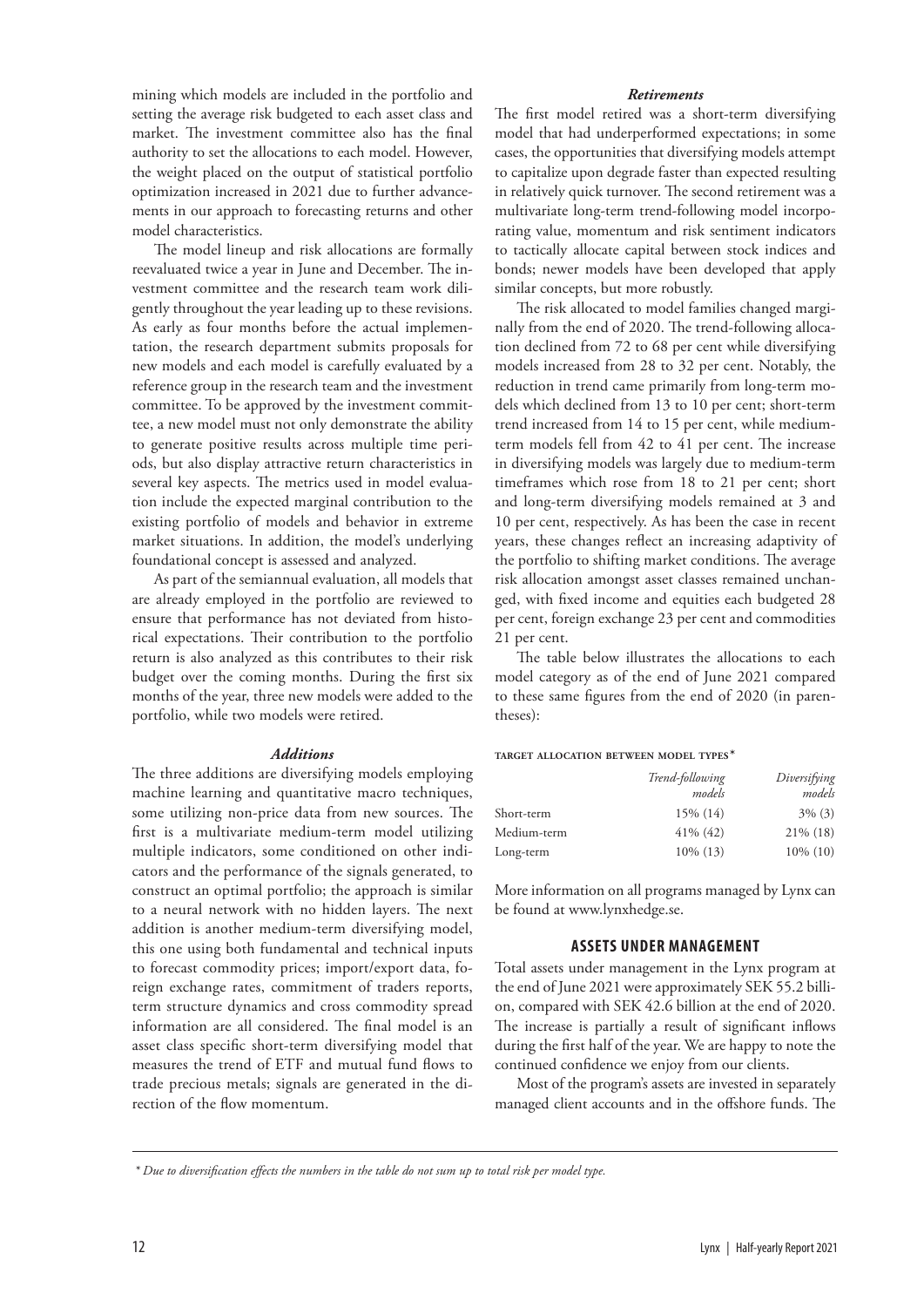Swedish Lynx fund and the Lynx Dynamic fund together accounted for less than 5 per cent of the total assets under management in the program as of 30 June 2021.

#### **OFFICE ACCESS**

We continue to follow governmental recommendations regarding access to our headquarters in Stockholm, Sweden. During the period, employees have had the ability to either work from Lynx' office (in accordance with restrictions regarding the number of employees present simultaneously) or remotely through secured connections. We have a Gigabit internet connection with a fully mirrored backup, which is tested daily and we periodically test the robustness of our remote connectivity platform. From mid-August all employees, as well as visitors, are welcome back to our office without limitations on number of people.

#### **OUTLOOK**

We recently wrote about the potential for an inflationary environment to develop over the coming years and the challenges investors may face managing risk should this occur. Extraordinarily accommodative monetary policies are still in place from the aftermath of the global financial crisis and the compounding effect of recent stimulus has the potential to exacerbate fiscal imbalances globally. Government debt continues to rise and while quantitative easing mitigates the risk of a rate spike, it is

only a matter of time before asset purchases are tapered and programs abolished.

However, as a quantitative systematic manager our job is not to predict what the world will be like months or years from now. Rather, our models attempt to forecast how market prices will move tomorrow based only on data that is available today. "History doesn't repeat itself, but it often rhymes," as the adage goes. Using history as our guide, we attempt to navigate through any regime and – to the extent that the future reflects the past – capitalize on the opportunities that emerge.

Having said this, certain environments tend to be more attractive than others. Trend-following models generally need market prices to move from one level of equilibrium to the next to prosper. As investors respond to the extraordinary changes that have taken place since the pandemic began and digest the potential impact of increasing monetary and fiscal stimulus, markets could move significantly. We believe that the Lynx program is prepared to capitalize on the market opportunities that should arise if they do.

As always, Lynx remains committed to managing your capital responsibly and profitably. We are invested alongside our clients in every program we manage, aligning our interests directly with our investors. We hope to reward your confidence in us with differentiated, positive returns for the rest of 2021 and beyond.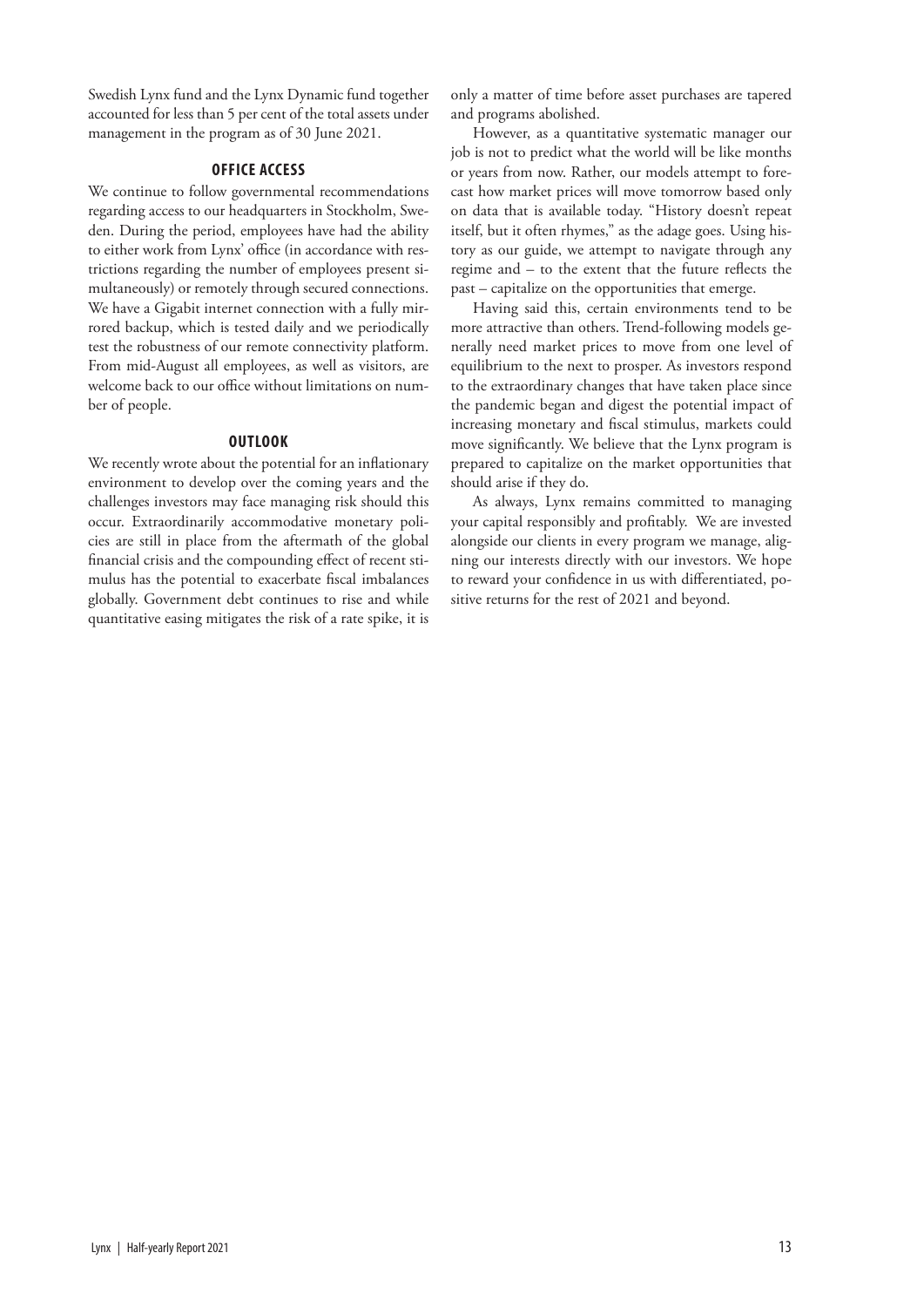# **REPORT OF THE DIRECTORS**

#### **PERFORMANCE**

Lynx generated a return of 3.29 per cent net of fees for the first half of 2021. Since the fund's inception in 2000 the total return has been 560.6 per cent which equals an average annual return of 9.3 per cent.

The table on page 15 shows the fund's return per calendar month and the return for some indices.

#### **DEVELOPMENT OF FUND ASSETS**

As at 30 June 2021, the value of the Lynx Fund was SEK 1,496.5 million, which is a decrease of SEK 84.4 million since the end of 2020. Subscriptions to units amounted to SEK 43.8 million, and redemptions to SEK 179.3 million. To this is added the period's result of SEK 51.1 million.

#### **THE FUND'S COSTS**

During the first half of 2021 fixed fees to the fund management company amounting to SEK 7.7 million were charged to the fund. No performance-based fee was paid. Costs relating to compensation for the fund's fiduciary custodian (SEB) and for supervision by Finansinspektionen have been defrayed by Lynx Asset Management AB and thus were not a charge to the Lynx Fund itself.

#### **RESULT**

In the first half of 2021, Lynx generated a positive return of 3.29%. Commodities and equity-related investments contributed with positive return while currencies and fixed income contributed negatively. Investments in energies and agriculture was specifically profitable. The diversifying models of the fund accounted for a slightly negative return while trend-following models was contributed positively.

#### **ORGANISATIONAL CHANGES**

There were no significant changes during the period.

#### **SIGNIFICANT EVENTS DURING THE PERIOD**

Lynx continue to follow governmental recommendations regarding the Covid pandemic. During the period, employees have had the ability to either work from Lynx' office (in accordance with restrictions regarding the number of employees present simultaneously) or remotely through secured connections. The limitations on number of people have ceased during August. However, the Board and the Management Team continue to follow the situation carefully.

Since 1 May 2021, the independent risk control is performed inhouse in a separate team while previously being outsourced to B & P Fund Services AB.

The new Sustainable Finance Disclosure Regulation (SFDR) went into force on the 10th March 2021. In accordance with SFDR the Manager is due to disclose information regarding sustainability risks and material negative consequences on sustainability due to the management of the fund. Lynx has a sustainability policy which describes how the sustainability risks are integrated in investment decisions and how events relating to environment, social responsibility and governance could cause an actual or potential negative influence on the value of investments, should this occur. The information is available on www.lynxhedge.se and in the information memorandum of the fund.

#### **SIGNIFICANT EVENTS AFTER THE END OF THE PERIOD**

An amended version of the fund rules were updated on the 2nd July 2021. The amendment relates to calculation of total margin requirements being aggregated on a total portfolio level rather than per asset class and have no material impact on the management of the fund.

#### **SIGNIFICANT RISKS ASSOCIATED WITH THE FUND'S HOLDINGS**

The management of the fund is associated with various types of risk, of which the following are worth emphasising:

Market risks, for instance the risk that the whole market for an asset class will rise or fall, is significant for the fund and can cause a loss. It is also market risks that constitute the fund's principal source of earnings when the markets move favourable.

The fund invests in derivatives, which creates opportunities for leverage. This means that the fund may be more sensitive to market changes than other investment funds.

The fund has various counterparty and credit risks, which for instance arise as the fund's assets are partially placed with banks and clearing brokers.

The fund is exposed to operational risk since the fund, for instance, is dependent on portfolio managers, IT systems, reconciliation procedures, etc. The management of the fund is based on assumptions and interpretations of risk management models, which can also create operational risks.

The fund is exposed to outsourcing risk, as certain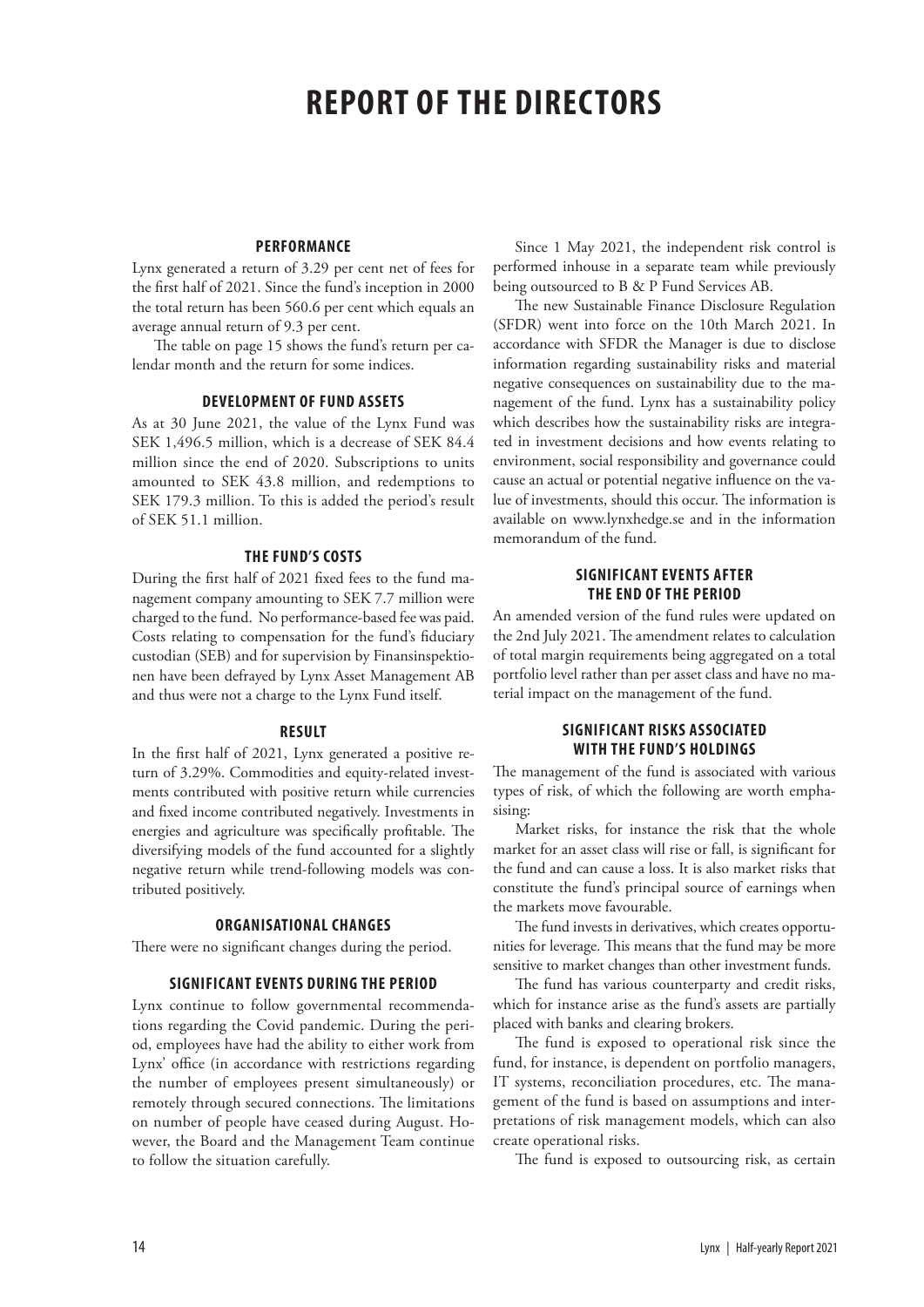### **MONTHLY RETURN 2021**



*1 The return stated for Lynx is the return net of fees.* 

services are performed by third-party providers such as HSBC Securities Services (Ireland) DAC and B & P Fund Services AB.

At 30 June the fund had no greater risks in these areas than what may be deemed normal.

Trading in derivatives is an integrated component in the fund's investment concept, and the trading volume was therefore considerable during the period. The fund invests primarily in exchange traded futures contracts and in currencies using a prime broker, and the only capital invested in these investments is the collateral that is placed with the clearing organisations and the prime broker (Goldman Sachs, Société Générale, Morgan Stanley and JP Morgan). As of 30 June 2021, the collateral requirement amounted to SEK 199.9 million, which corresponds to 13.4 per cent of the value of the fund. The greater part of the fund's capital is invested in Swedish Treasury bills. The fund had no exposure to hard-tovalue assets as of 30 June 2021.

The risk level of the portfolio is measured using so called Value at Risk models (VaR). Lynx uses three VaR models with different time horizons (18 months and two exponentially weighted) in parallel, where all are one sided, one day measures with 95 per cent confidence. The highest value during the period January – June 2021 was 2.99 per cent, the lowest 1.32 per cent and the average 1.95 per cent. As at 30 June the value was 2.58 per cent. The leverage calculated in accordance with the gross method was 2,838 per cent.<sup>2</sup>

#### **COMMUNICATION WITH UNIT-HOLDERS**

Each year Lynx's unit-holders receive annual and halfyearly reports that provide an account of the fund's performance. Over and above this, an account statement is distributed monthly showing the current value of each unit-holder's holding as is a monthly report containing key ratios. Further information is available on the website at www.lynxhedge.se, where performance estimates for the fund is published daily.

The company also offers weekly and monthly e-mail reports showing the performance of both the Swedenand Bermuda-based funds.

#### **OTHER**

There have been no portfolio related transactions with the manager or any other related parties during the period.

*<sup>2</sup> The figures reflect the value of the 18 month VaR. In accordance with AIFMD, the fund's exposure must be calculated and reported using the gross method, whereby the exposure in derivatives shall be reported as underlying nominal amounts. The high leverage is caused by, among other things, the fact that many of the assets the fund invests in, e.g. bonds and currencies, have a low volatility compared to the stock market. Due to this Lynx uses other risk measures, such as VaR, in its management.*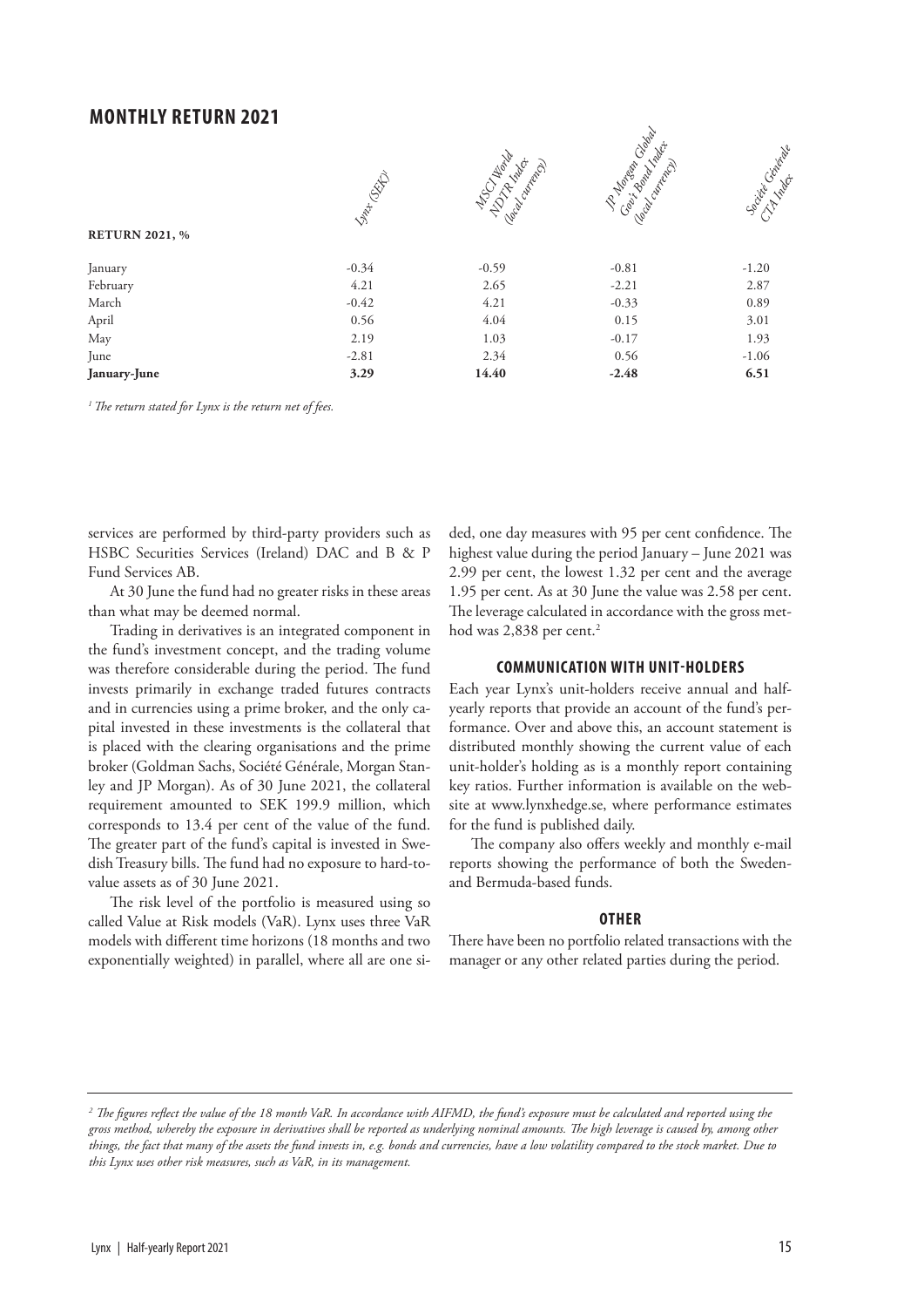# **ACCOUNTS**

# **BALANCE SHEET 2021-06-30**

| SEK thousand                                            | <b>Notes</b>   | 2021-06-30      | 2020-12-31      |
|---------------------------------------------------------|----------------|-----------------|-----------------|
| <b>ASSETS</b>                                           |                |                 |                 |
| Money market instruments                                |                | 1 223 987       | 1 232 007       |
| Other derivative instruments with positive market value |                | 60 534          | 105 188         |
| Total financial instruments with positive market value  |                | 1 284 521       | 1 337 194       |
| Total investments with positive market value            |                | 1 284 521       | 1 337 194       |
| Bank deposits and other cash equivalents                |                | 294 845         | 261748          |
| Other assets                                            | $\mathbf{1}$   | 6701            | 11868           |
| <b>TOTAL ASSETS</b>                                     |                | 1586067         | 1610811         |
| <b>LIABILITIES</b>                                      |                |                 |                 |
| Other derivative instruments with negative market value |                | 61 142          | 18 324          |
| Total financial instruments with negative market value  |                | 61 142          | 18.324          |
| Accrued expenses and deferred income                    | $\mathfrak{2}$ | 1 4 2 3         | 1 5 2 4         |
| Other liabilities                                       | 3              | 27 029          | 10 091          |
| <b>TOTAL LIABILITIES</b>                                |                | 89 594          | 29 9 39         |
| NET ASSET VALUE OF THE FUND                             |                | 1496473         | 1580872         |
|                                                         |                |                 |                 |
| <b>NET ASSET VALUE OF THE FUND</b>                      |                |                 |                 |
| Pledged collateral for derivative instruments           |                | 199 919         | 285 773         |
| <b>TOTAL PLEDGED ASSETS</b>                             |                | 199 919<br>13.4 | 285 773<br>18.1 |
| Percentage of net asset value                           |                |                 |                 |
| <b>NOTES</b>                                            |                |                 |                 |
| Note 13 Other assets                                    |                |                 |                 |
| Fund assets in course of settlement                     |                | 6701            | 11868           |
| <b>TOTAL OTHER ASSETS</b>                               |                | 6701            | 11868           |
| Note 2 Accrued expenses and deferred income             |                |                 |                 |
| Liability to fund management company                    |                | 1 2 1 9         | 1 3 2 6         |
| Interest expenses                                       |                | 204             | 198             |
| TOTAL, ACCRUED EXPENSES AND DEFERRED INCOME             |                | 1423            | 1524            |
| <b>Note 3 Other liabilities</b>                         |                |                 |                 |
| Fund liabilities in course of settlement                |                | 24 301          | 228             |
| Liability relating to redemptions                       |                | 2729            | 9845            |
| Other                                                   |                |                 | 18              |
| TOTAL, OTHER LIABILITIES                                |                | 27 030          | 10 091          |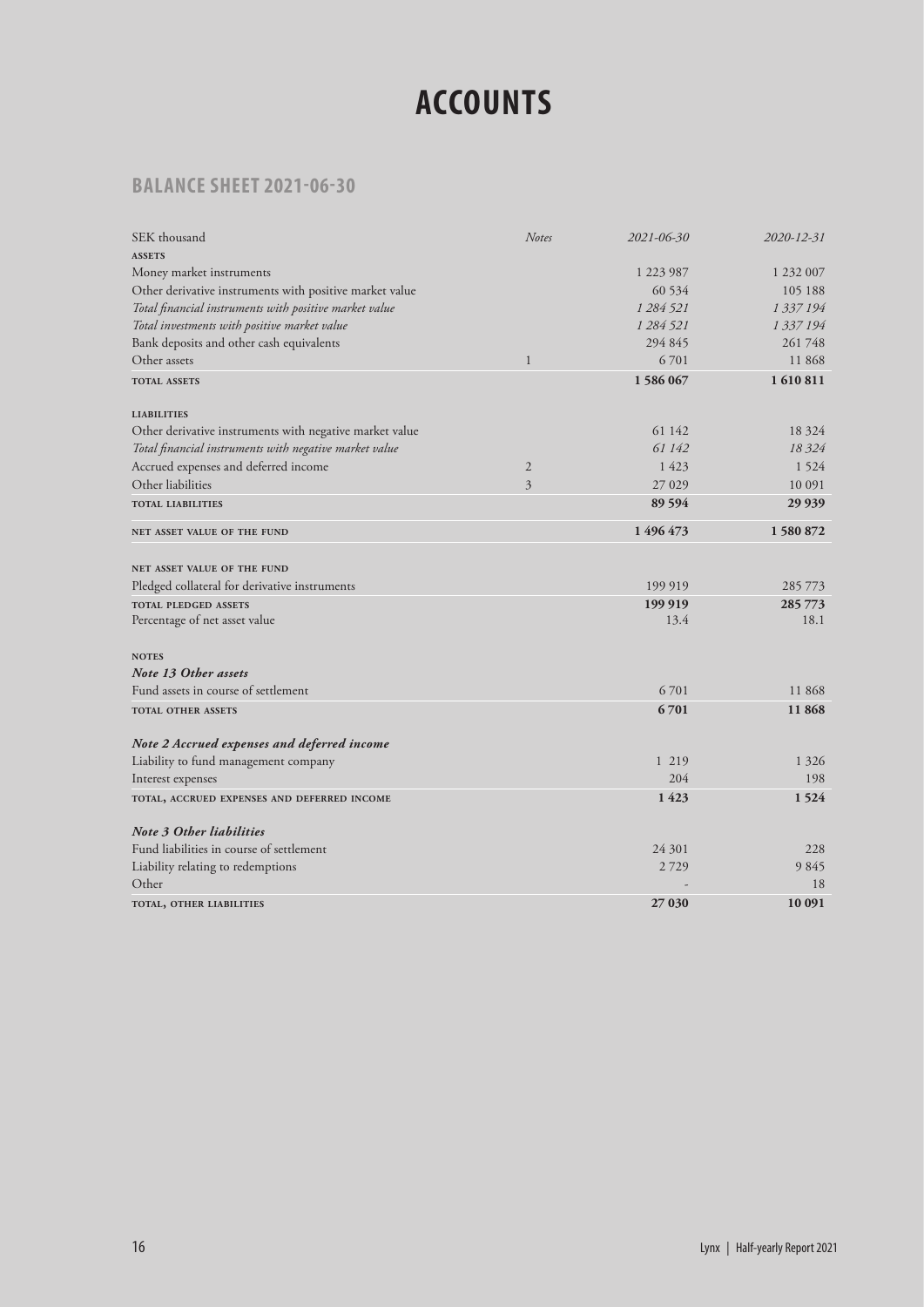# **STATEMENT OF NET ASSETS JUNE 30, 2021**

#### *Holdings of financial instruments\**

|                                                                                |                    |                              |                          |                | Number of Market value |               |
|--------------------------------------------------------------------------------|--------------------|------------------------------|--------------------------|----------------|------------------------|---------------|
|                                                                                | Maturity Market    |                              | Currency                 | contracts      | <i>(SEK '000)</i>      | % of fund     |
| OTHER FINANCIAL INSTRUMENTS THAT ARE ADMITTED TO TRADING ON A REGULATED MARKET |                    |                              |                          |                |                        |               |
| OR A CORRESPONDING MARKET OUTSIDE THE EEA                                      |                    |                              |                          |                |                        |               |
| FIXED INCOME FUTURES                                                           |                    |                              |                          |                |                        |               |
| US govt bonds (US Ultra Tbond)                                                 | $Sep-21$           | CME, Chicago                 | <b>USD</b>               | 54             | 1 2 9 8                | 0.1           |
| US govt bonds (US Tbond)                                                       | $Sep-21$           | CME, Chicago                 | <b>USD</b>               | 47             | 369                    | 0.0           |
| 30-year German govt bonds (Buxl)                                               | $Sep-21$           | EUREX, Frankfurt             | <b>EUR</b>               | $-25$          | $-55$                  | 0.0           |
| 10-year US govt bonds                                                          | $Sep-21$           | CME, Chicago                 | <b>USD</b>               | $-230$         | $-857$                 | $-0.1$        |
| 10-year Australian govt bonds                                                  | $Sep-21$           | SFE, Sydney                  | AUD                      | 8              | 2                      | 0.0           |
| 10-year UK govt bonds                                                          | $Sep-21$           | ICE, London                  | <b>GBP</b>               | $-68$          | -469                   | 0.0           |
| 10-year French govt bonds (OAT)                                                | $Sep-21$           | EUREX, Frankfurt             | EUR                      | 76             | 17                     | 0.0           |
| 10-year Italian govt bonds (BTP)                                               | $Sep-21$           | EUREX, Frankfurt             | <b>EUR</b>               | 43             | $-250$                 | 0.0           |
| 10-year Canadian govt bonds                                                    | $Sep-21$           | ME, Montréal                 | <b>CAD</b>               | $-96$          | $-224$                 | 0.0           |
| 10-year South Korean govt bonds (KBT10y)                                       | $Sep-21$           | KOREX, Korea                 | <b>KRW</b>               | $-39$          | $-32$                  | 0.0           |
| 10-year German govt bonds                                                      | $Sep-21$           | EUREX, Frankfurt             | <b>EUR</b>               | 9              | 3                      | 0.0           |
| 5-year US govt bonds                                                           | $Sep-21$           | CME, Chicago                 | <b>USD</b>               | 65             | -48                    | 0.0           |
| 5-year German govt bonds                                                       | $Sep-21$           | EUREX, Frankfurt             | EUR                      | -196           | $-350$                 | 0.0           |
| 3-year Italian govt bonds (Short BTP)                                          | $Sep-21$           | EUREX, Frankfurt             | <b>EUR</b>               | 45             | $-3$                   | 0.0           |
| 3-year South Korean govt bonds (KBT3y)                                         | $Sep-21$           | KOREX, Korea                 | <b>KRW</b>               | $-110$         | 1                      | 0.0           |
| 2-year US govt bonds                                                           | $Sep-21$           | CME, Chicago                 | <b>USD</b>               | 383            | $-730$                 | 0.0           |
| 2-year German govt bonds                                                       | $Sep-21$           | EUREX, Frankfurt             | <b>EUR</b>               | $-570$         | 73                     | 0.0           |
| SHORT INTEREST RATE FUTURES                                                    |                    |                              |                          |                |                        |               |
|                                                                                |                    |                              |                          |                |                        |               |
| 3-month US interest                                                            | $Sep-21$           | CME, Chicago                 | <b>USD</b>               | 126            | 105                    | 0.0           |
| 3-month US interest<br>3-month US interest                                     | $Dec-21$<br>Mar-22 | CME, Chicago                 | <b>USD</b><br><b>USD</b> | 81<br>58       | 74<br>16               | 0.0<br>0.0    |
| 3-month US interest                                                            |                    | CME, Chicago                 | <b>USD</b>               |                |                        |               |
|                                                                                | $Jun-22$           | CME, Chicago                 |                          | 58             | $-1$                   | 0.0           |
| 3-month US interest<br>3-month US interest                                     | $Sep-22$           | CME, Chicago                 | <b>USD</b>               | 67<br>75       | $-55$<br>$-211$        | 0.0           |
| 3-month US interest                                                            | $Dec-22$<br>Mar-23 | CME, Chicago                 | <b>USD</b><br><b>USD</b> | 264            | $-1095$                | 0.0<br>$-0.1$ |
| 3-month US interest                                                            | Jun- $23$          | CME, Chicago<br>CME, Chicago | <b>USD</b>               | 86             | $-245$                 | 0.0           |
| 3-month US interest                                                            | $Sep-23$           | CME, Chicago                 | <b>USD</b>               | 90             | $-335$                 | 0.0           |
| 3-month US interest                                                            | $Dec-23$           | CME, Chicago                 | <b>USD</b>               | 92             | $-330$                 | 0.0           |
| 3-month US interest                                                            | Mar-24             | CME, Chicago                 | <b>USD</b>               | 87             | $-277$                 | 0.0           |
| 3-month US interest                                                            | Jun- $24$          | CME, Chicago                 | <b>USD</b>               | 77             | $-217$                 | 0.0           |
| 3-month US interest                                                            | $Sep-24$           | CME, Chicago                 | <b>USD</b>               | 65             | $-172$                 | 0.0           |
| 3-month US interest                                                            | $Dec-24$           | CME, Chicago                 | <b>USD</b>               | 56             | $-100$                 | 0.0           |
| 3-month US interest                                                            | Mar-25             | CME, Chicago                 | USD                      | 51             | -39                    | $0.0\,$       |
| 3-month US interest                                                            | Jun-25             | CME, Chicago                 | <b>USD</b>               | 45             | $27\,$                 | 0.0           |
| 3-month UK interest                                                            | $Sep-21$           | ICE, London                  | GBP                      | $-37$          | $\mathfrak{Z}$         | 0.0           |
| 3-month UK interest                                                            | $Dec-21$           | ICE, London                  | GBP                      | $-44$          | $^{\rm -1}$            | 0.0           |
| 3-month UK interest                                                            | Mar-22             | ICE, London                  | GBP                      | $-58$          | $\,8\,$                | 0.0           |
| 3-month UK interest                                                            | Jun-22             | ICE, London                  | GBP                      | $-202$         | -68                    | 0.0           |
| 3-month UK interest                                                            | $Sep-22$           | ICE, London                  | GBP                      | $-92$          | 77                     | 0.0           |
| 3-month UK interest                                                            | Dec-22             | ICE, London                  | GBP                      | $-94$          | 88                     | 0.0           |
| 3-month UK interest                                                            | $Mar-23$           | ICE, London                  | GBP                      | $-93$          | 70                     | 0.0           |
| 3-month UK interest                                                            | Jun-23             | ICE, London                  | GBP                      | $-89$          | 56                     | 0.0           |
| 3-month UK interest                                                            | $Sep-23$           | ICE, London                  | GBP                      | $-85$          | 29                     | 0.0           |
| 3-month UK interest                                                            | $Dec-23$           | ICE, London                  | <b>GBP</b>               | $-79$          | 17                     | 0.0           |
| 3-month UK interest                                                            | Mar-24             | ICE, London                  | GBP                      | $-70$          | $-3$                   | 0.0           |
| 3-month UK interest                                                            | Jun-24             | ICE, London                  | GBP                      | $-58$          | $-45$                  | 0.0           |
| 3-month Euro interest                                                          | $Sep-21$           | ICE, London                  | EUR                      | $\mathfrak{Z}$ | $\mathbf{0}$           | 0.0           |
| 3-month Euro interest                                                          | Dec-21             | ICE, London                  | EUR                      | $^{\rm -1}$    | $\mathbf{0}$           | 0.0           |
| 3-month Euro interest                                                          | Mar-22             | ICE, London                  | EUR                      | $-4$           | $\overline{2}$         | 0.0           |
| 3-month Euro interest                                                          | Jun-22             | ICE, London                  | EUR                      | $-698$         | 15                     | 0.0           |
|                                                                                |                    |                              |                          |                |                        |               |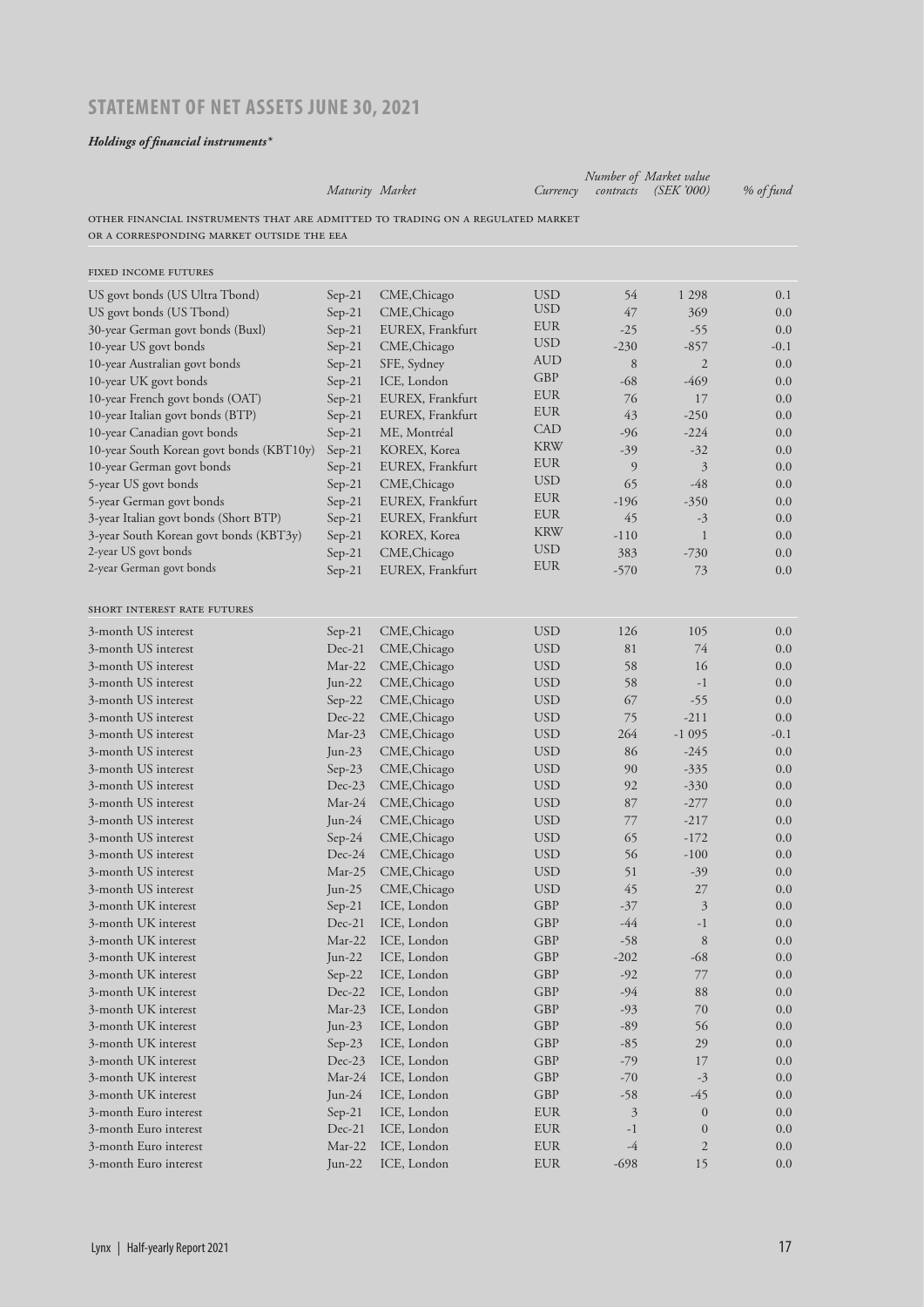|                                                        | Maturity Market      |                                | Currency          | contracts                        | Number of Market value<br><i>(SEK'000)</i> | % of fund  |
|--------------------------------------------------------|----------------------|--------------------------------|-------------------|----------------------------------|--------------------------------------------|------------|
|                                                        |                      |                                |                   |                                  |                                            |            |
| 3-month Euro interest                                  | $Sep-22$             | ICE, London                    | <b>EUR</b>        | $-14$                            | $\mathbf{1}$                               | 0.0        |
| 3-month Euro interest                                  | Dec-22               | ICE, London                    | <b>EUR</b>        | $-21$                            | $-1$                                       | 0.0        |
| 3-month Euro interest                                  | Mar-23               | ICE, London                    | <b>EUR</b>        | $-28$                            | $-3$                                       | 0.0        |
| 3-month Euro interest                                  | Jun-23               | ICE, London                    | <b>EUR</b>        | $-33$                            | $-10$                                      | 0.0        |
| 3-month Euro interest                                  | $Sep-23$             | ICE, London                    | <b>EUR</b>        | -36                              | $-22$                                      | 0.0        |
| 3-month Euro interest                                  | Dec-23               | ICE, London                    | <b>EUR</b>        | -40                              | $-25$                                      | 0.0        |
| 3-month Euro interest                                  | Mar-24               | ICE, London                    | <b>EUR</b>        | -42                              | $-40$                                      | 0.0        |
| 3-month Euro interest                                  | Jun-24               | ICE, London                    | <b>EUR</b>        | $-44$                            | -11                                        | 0.0        |
| 3-month Canadian interest<br>3-month Canadian interest | Sep-21<br>Dec-21     | ME, Montréal                   | CAD               | $\mathfrak{Z}$<br>$\mathfrak{2}$ | $-1$<br>$-1$                               | 0.0<br>0.0 |
| 3-month Canadian interest                              | Mar-22               | ME, Montréal<br>ME, Montréal   | CAD<br><b>CAD</b> | 116                              | $-231$                                     | 0.0        |
| 3-month Canadian interest                              | $Jun-22$             | ME, Montréal                   | <b>CAD</b>        | $-1$                             | $\overline{0}$                             | 0.0        |
| 3-month Canadian interest                              | $Sep-22$             | ME, Montréal                   | <b>CAD</b>        | $-5$                             | $\mathbf{1}$                               | 0.0        |
| 3-month Canadian interest                              | $Dec-22$             | ME, Montréal                   | CAD               | -11                              | $\overline{2}$                             | 0.0        |
|                                                        |                      |                                |                   |                                  |                                            |            |
| <b>CURRENCY FUTURES</b>                                |                      |                                |                   |                                  |                                            |            |
| AUD/USD                                                | $Sep-21$             | CME, Chicago                   | <b>USD</b>        | $-172$                           | 1492                                       | 0.1        |
| CAD/USD                                                | $Sep-21$             | CME, Chicago                   | <b>USD</b>        | $-75$                            | 36                                         | 0.0        |
| CHF/USD                                                | $Sep-21$             | CME, Chicago                   | <b>USD</b>        | $-47$                            | 383                                        | 0.0        |
| EUR/USD                                                | $Sep-21$             | CME, Chicago                   | <b>USD</b>        | $-196$                           | 1 6 4 5                                    | 0.1        |
| GBP/USD                                                | $Sep-21$             | CME, Chicago                   | <b>USD</b>        | $-138$                           | 388                                        | 0.0        |
| JPY/USD                                                | $Sep-21$             | CME, Chicago                   | <b>USD</b>        | $-200$                           | 892                                        | 0.1        |
| <b>EQUITY INDEX FUTURES</b>                            |                      |                                |                   |                                  |                                            |            |
|                                                        |                      |                                | <b>USD</b>        |                                  | 1 0 9 3                                    |            |
| US stock market (Dow Jones)                            | $Sep-21$             | CME, Chicago                   | <b>USD</b>        | 95<br>$-15$                      | $-269$                                     | 0.1<br>0.0 |
| US stock market (Nasdaq)<br>US stock market (Russell)  | $Sep-21$             | CME, Chicago<br>CME, Chicago   | <b>USD</b>        | $-27$                            | 6                                          | 0.0        |
| US stock market (S&P 400)                              | $Sep-21$<br>$Sep-21$ | CME, Chicago                   | USD               | $-2$                             | $-28$                                      | 0.0        |
| US stock market (S&P 500)                              | $Sep-21$             | CME, Chicago                   | <b>USD</b>        | 114                              | 2 2 6 2                                    | 0.2        |
| Australian stock market (SPI)                          |                      | SFE, Sydney                    | <b>AUD</b>        | 53                               | $-481$                                     | 0.0        |
| US Stock market                                        | $Sep-21$<br>$Sep-21$ | ICE, New York                  | <b>USD</b>        | 8                                | $-4$                                       | 0.0        |
| (MME/MSCI Emerging Markets)                            |                      |                                |                   |                                  |                                            |            |
| UK stock market (FTSE)                                 | $Sep-21$             | ICE, London                    | GBP               | 114                              | $-1226$                                    | $-0.1$     |
| European stock market (ESTOXX)                         | $Sep-21$             | EUREX, Frankfurt               | EUR               | 184                              | $-969$                                     | $-0.1$     |
| French stock market (CAC)                              | $Jul-21$             | Euronext, Paris                | EUR               | 29                               | $-272$                                     | 0.0        |
| Dutch stock market (AEX)                               | $Jul-21$             | Euronext, Amsterdam            | EUR               | 12                               | 72                                         | 0.0        |
| Hong Kong stock market (Hang Seng)                     | $Jul-21$             | HKFE, Hong Kong                | <b>HKD</b>        | $-18$                            | 287                                        | 0.0        |
| Italian stock market (MIB)                             | $Sep-21$             | BI, Milano                     | <b>EUR</b>        | 11                               | $-196$                                     | $0.0\,$    |
| Japanese stock market (Nikkei)                         | $Sep-21$             | SGX, Singapore                 | JPY               | 26                               | $-192$                                     | 0.0        |
| Japanese stock market (Nikkei)                         | $Sep-21$             | OSE, Tokyo                     | JPY               | 30                               | $-555$                                     | 0.0        |
| Japanese stock market (TOPIX)                          | $Sep-21$             | OSE, Tokyo                     | JPY               | 45                               | -389                                       | 0.0        |
| Canadian stock market (Canada 60)                      | $Sep-21$             | ME, Montréal                   | CAD               | $32\,$                           | 185                                        | 0.0        |
| Chinese stock market (China A50)                       | $Jul-21$             | SGX, Singapore                 | <b>USD</b>        | $-102$                           | 76                                         | 0.0        |
| Chinese stock market (H-shares)                        | $Jul-21$             | HKFE, Hong Kong                | <b>HKD</b>        | $-29$                            | 308                                        | 0.0        |
| MSCI EAFE stock index                                  | $Sep-21$             | ICE, New York                  | <b>USD</b>        | 9                                | $-116$                                     | 0.0        |
| Singaporean stock market (MSCI)                        | Jul-21               | SGX, Singapore                 | SGD               | 4                                | $\boldsymbol{0}$                           | 0.0        |
| Swedish stock market (OMX)                             | Jul-21               | Nasdaq OMX, Stockholm          | <b>SEK</b>        | 1                                | $-1$                                       | 0.0        |
| South African stock market (JSE40)                     | $Sep-21$             | AFE, Sydafrika<br>Johannesburg | ZAR               | 3                                | $\mathbf{1}$                               | 0.0        |
| South Korean stock market (Kospi200)                   | $Sep-21$             | KOREX, Korea                   | <b>KRW</b>        | 79                               | 848                                        | 0.1        |
| Taiwanese stock market (MSCI Taiwan)                   | Jul-21               | SGX, Singapore                 | <b>USD</b>        | 72                               | 369                                        | 0.0        |
| German stock market (DAX)                              | $Sep-21$             | EUREX, Frankfurt               | <b>EUR</b>        | 33                               | $-1283$                                    | $-0.1$     |
|                                                        |                      |                                |                   |                                  |                                            |            |
| COMMODITY FUTURES                                      |                      |                                |                   |                                  |                                            |            |
| Aluminium                                              | $Sep-21$             | LME, London                    | <b>USD</b>        | 33                               | 546                                        | 0.0        |
| Aluminium                                              | $Oct-21$             | LME, London                    | USD<br><b>USD</b> | 17                               | 136                                        | 0.0        |
| Lead (LME)                                             | $Oct-21$             | LME, London                    |                   | 4                                | $-16$                                      | 0.0        |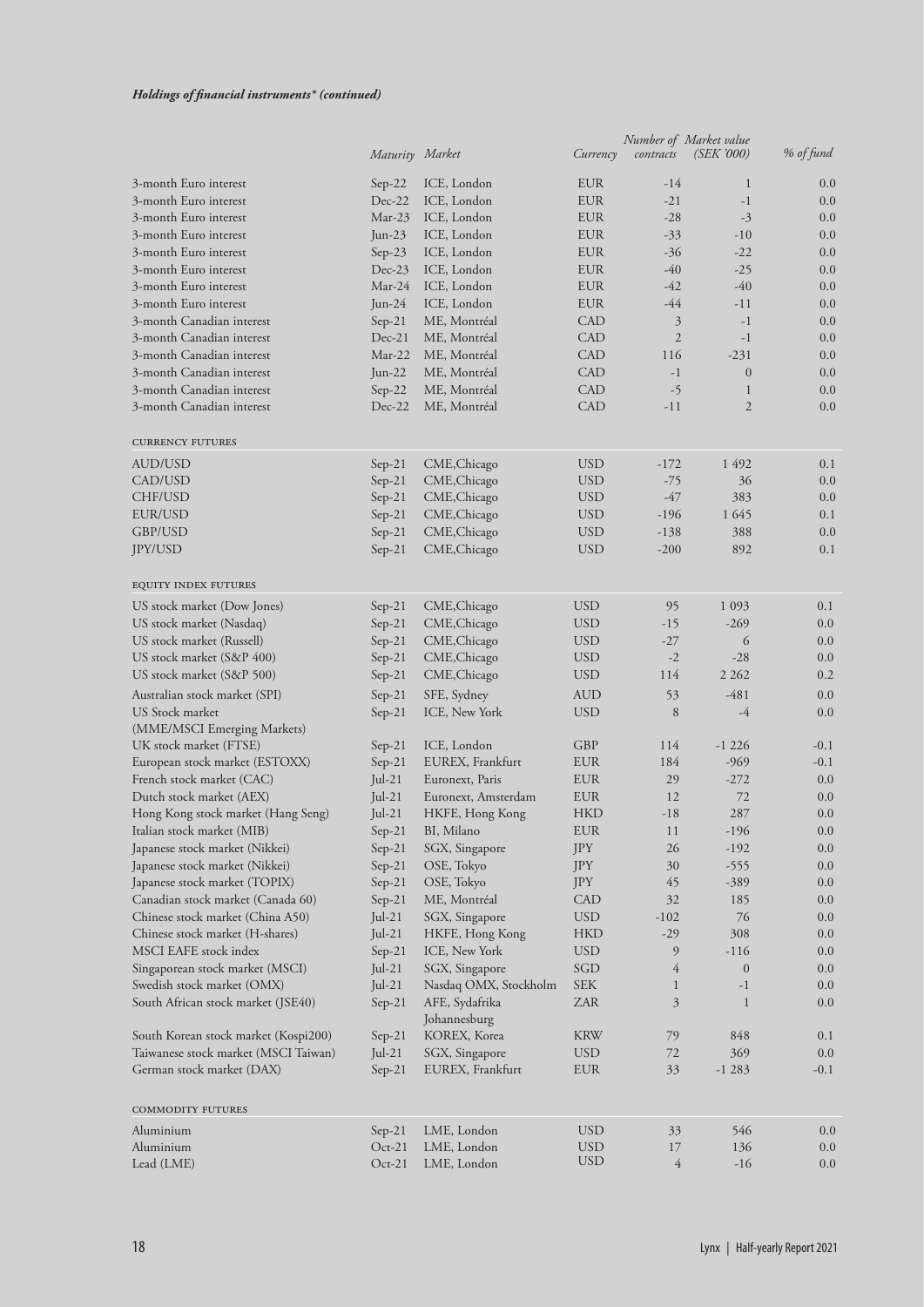#### *Holdings of financial instruments\* (continued)*

|              | Maturity Market |               | Currency   | contracts      | Number of Market value<br>(SEK '000) | % of fund |
|--------------|-----------------|---------------|------------|----------------|--------------------------------------|-----------|
| Cotton       | $Dec-21$        | ICE, New York | <b>USD</b> | 9              | -74                                  | 0.0       |
| Cotton       | Mar-22          | ICE, New York | <b>USD</b> | $\overline{7}$ | $-26$                                | 0.0       |
| Cotton       | $May-22$        | ICE, New York | <b>USD</b> | $\overline{7}$ | $-35$                                | 0.0       |
| Heating Oil  | Aug- $21$       | NMX, New York | <b>USD</b> | 54             | 190                                  | 0.0       |
| Heating Oil  | $Sep-21$        | NMX, New York | <b>USD</b> | $-2$           | $-1$                                 | 0.0       |
| Heating Oil  | $Oct-21$        | NMX, New York | <b>USD</b> | $-2$           | $-3$                                 | 0.0       |
| Heating Oil  | $Nov-21$        | NMX, New York | <b>USD</b> | $-1$           | 7                                    | 0.0       |
| Heating Oil  | $Dec-21$        | NMX, New York | <b>USD</b> | $-1$           | $\mathfrak{Z}$                       | 0.0       |
| Heating Oil  | $Jan-22$        | NMX, New York | <b>USD</b> | $-1$           | $\overline{2}$                       | 0.0       |
| Heating Oil  | Dec-22          | NMX, New York | <b>USD</b> | 1              | $-2$                                 | 0.0       |
| Gasoil       | $Aug-21$        | ICE, London   | <b>USD</b> | 109            | $-79$                                | 0.0       |
| Gasoil       | $Sep-21$        | ICE, London   | <b>USD</b> | $-1$           | 7                                    | 0.0       |
| Gasoil       | $Oct-21$        | ICE, London   | <b>USD</b> | $-1$           | 7                                    | 0.0       |
| Gasoil       | $Nov-21$        | ICE, London   | <b>USD</b> | $-1$           | $\overline{7}$                       | 0.0       |
| Gasoil       | Dec-21          | ICE, London   | <b>USD</b> | $-1$           | $\overline{7}$                       | 0.0       |
| Gasoil       | Jan-22          | ICE, London   | <b>USD</b> | $-1$           | 8                                    | 0.0       |
| Gasoil       | Jun-22          | ICE, London   | <b>USD</b> | $\mathbf{1}$   | 6                                    | 0.0       |
| Gasoil       | Dec-22          | ICE, London   | <b>USD</b> | $\overline{4}$ | 59                                   | 0.0       |
| Gasoil       | $Jun-23$        | ICE, London   | <b>USD</b> | $\mathbf{1}$   | $-4$                                 | 0.0       |
| Gold         | Aug-21          | CME, Chicago  | <b>USD</b> | 10             | $-1$                                 | 0.0       |
| Gold         | $Dec-21$        | CME, Chicago  | <b>USD</b> | $\mathbf{1}$   | $-11$                                | 0.0       |
| Gold         | Feb-22          | CME, Chicago  | <b>USD</b> | $\mathbf{1}$   | $-68$                                | 0.0       |
| Gold         | Apr-22          | CME, Chicago  | <b>USD</b> | $\mathbf{1}$   | $-113$                               | 0.0       |
| Coffee       | $Sep-21$        | ICE, New York | <b>USD</b> | $\,8\,$        | 93                                   | 0.0       |
| Coffee       | Dec-21          | ICE, New York | <b>USD</b> | $-2$           | $-29$                                | 0.0       |
| Coffee       | Mar-22          | ICE, New York | <b>USD</b> | $-2$           | 28                                   | 0.0       |
| Coffee       | May-22          | ICE, New York | <b>USD</b> | $-2$           | $-14$                                | 0.0       |
| Cocoa        | $Sep-21$        | ICE, New York | <b>USD</b> | $-44$          | 105                                  | 0.0       |
| Copper       | $Sep-21$        | CME, Chicago  | <b>USD</b> | 66             | 409                                  | 0.0       |
| Copper       | $Dec-21$        | CME, Chicago  | <b>USD</b> | $\mathbf{1}$   | $-1$                                 | 0.0       |
| Copper       | Mar-22          | CME, Chicago  | <b>USD</b> | $\mathbf 1$    | $-1$                                 | 0.0       |
| Copper       | $Sep-21$        | LME, London   | <b>USD</b> | 5              | $-233$                               | 0.0       |
| Copper       | $Oct-21$        | LME, London   | <b>USD</b> | $\overline{2}$ | 11                                   | 0.0       |
| Corn         | Dec-21          | CME, Chicago  | <b>USD</b> | 80             | 813                                  | 0.1       |
| Corn         | Mar-22          | CME, Chicago  | <b>USD</b> | $\mathfrak{g}$ | 229                                  | 0.0       |
| Corn         | May-22          | CME, Chicago  | <b>USD</b> | 7              | 197                                  | 0.0       |
| Corn         | $Jul-22$        | CME, Chicago  | <b>USD</b> | 6              | 77                                   | 0.0       |
| Corn         | $Dec-22$        | CME, Chicago  | <b>USD</b> | 4              | -6                                   | 0.0       |
| Corn         | Mar-23          | CME, Chicago  | <b>USD</b> | 1              | $-6$                                 | 0.0       |
| Natural gas  | Aug-21          | NMX, New York | <b>USD</b> | 252            | 7833                                 | 0.5       |
| Natural gas  | $Sep-21$        | NMX, New York | <b>USD</b> | $\mathfrak{Z}$ | 80                                   | 0.0       |
| Natural gas  | $Oct-21$        | NMX, New York | <b>USD</b> | $\mathfrak{Z}$ | 133                                  | 0.0       |
| Natural gas  | $Nov-21$        | NMX, New York | <b>USD</b> | 4              | 179                                  | 0.0       |
| Natural gas  | Dec-21          | NMX, New York | <b>USD</b> | 5              | 296                                  | 0.0       |
| Natural gas  | $Jan-22$        | NMX, New York | <b>USD</b> | 6              | 365                                  | 0.0       |
| Natural gas  | Feb-22          | NMX, New York | <b>USD</b> | 6              | 315                                  | 0.0       |
| Natural gas  | Mar-22          | NMX, New York | <b>USD</b> | 7              | 338                                  | 0.0       |
| Natural gas  | Apr-22          | NMX, New York | <b>USD</b> | $\,8$          | 248                                  | 0.0       |
| Natural gas  | May-22          | NMX, New York | <b>USD</b> | 9              | 176                                  | 0.0       |
| Natural gas  | Jun-22          | NMX, New York | <b>USD</b> | $\,8$          | 161                                  | 0.0       |
| Natural gas  | Jul-22          | NMX, New York | <b>USD</b> | 7              | 189                                  | 0.0       |
| Natural gas  | Aug-22          | NMX, New York | <b>USD</b> | 6              | 158                                  | 0.0       |
| Natural gas  | $Sep-22$        | NMX, New York | <b>USD</b> | 5              | 148                                  | 0.0       |
| Natural gas  | Oct-22          | NMX, New York | <b>USD</b> | 5              | 163                                  | 0.0       |
| Natural gas  | $Nov-22$        | NMX, New York | <b>USD</b> | 4              | 118                                  | 0.0       |
| Natural gas  | Dec-22          | NMX, New York | <b>USD</b> | 4              | 66                                   | 0.0       |
| Natural gas  | Jan-23          | NMX, New York | <b>USD</b> | $\overline{c}$ | $-1$                                 | 0.0       |
| Nickel (LME) | $Sep-21$        | LME, London   | <b>USD</b> | $\mathfrak{Z}$ | $-42$                                | $0.0\,$   |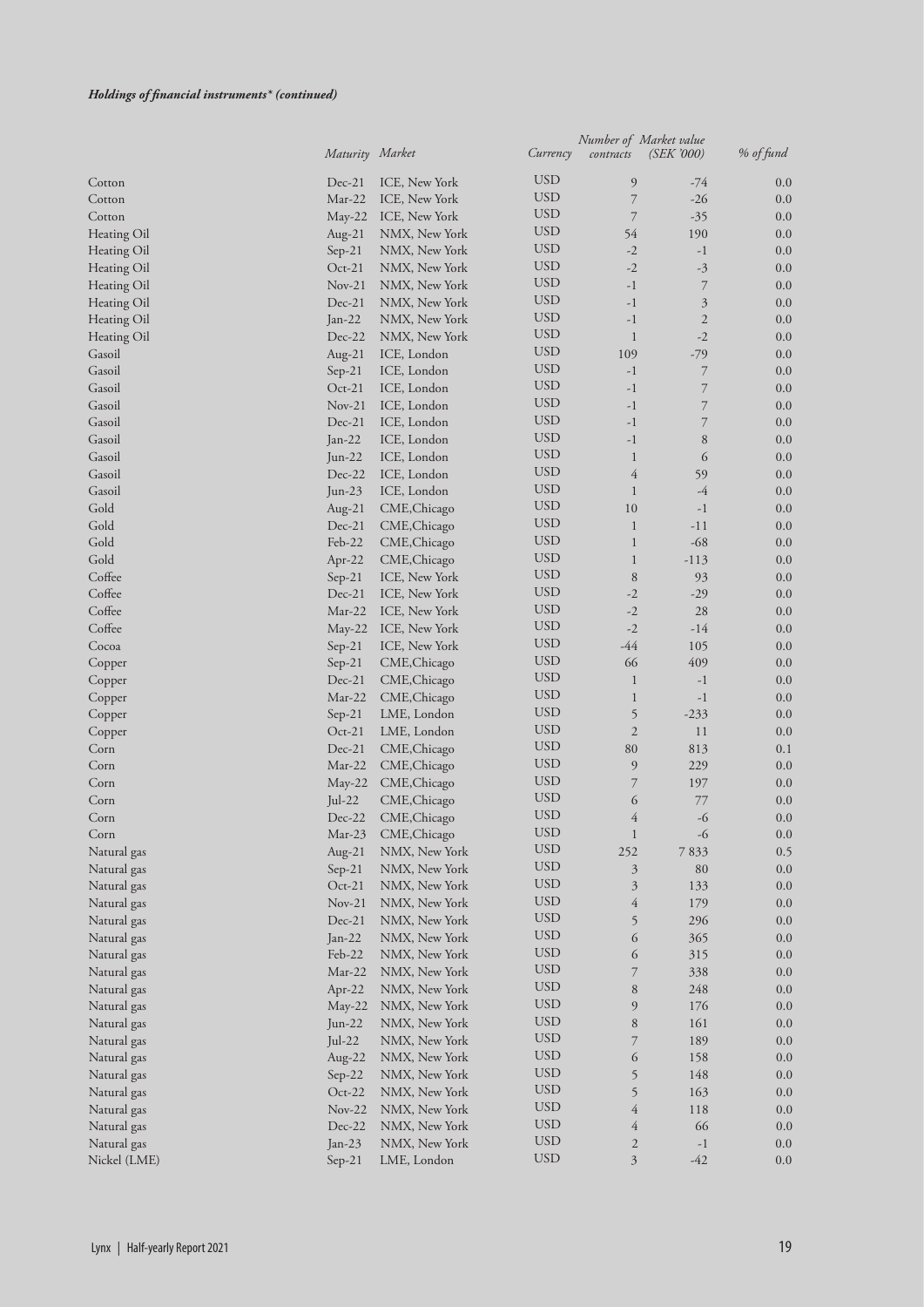#### *Holdings of financial instruments\* (continued)*

|                              | Maturity Market    |                               | Currency                 | contracts           | Number of Market value<br><i>(SEK '000)</i> | % of fund  |
|------------------------------|--------------------|-------------------------------|--------------------------|---------------------|---------------------------------------------|------------|
| Live cattle                  | $Oct-21$           | CME, Chicago                  | <b>USD</b>               | $-6$                | $-109$                                      | 0.0        |
| Live cattle                  | Dec-21             | CME, Chicago                  | <b>USD</b>               | $-6$                | $-65$                                       | 0.0        |
| Live cattle                  | Feb-22             | CME, Chicago                  | <b>USD</b>               | $-6$                | $-52$                                       | 0.0        |
| Feeder Cattle                | Aug-21             | CME, Chicago                  | <b>USD</b>               | 9                   | $-100$                                      | 0.0        |
| Palladium (CME)              | $Sep-21$           | NMX, New York                 | <b>USD</b>               | $\overline{4}$      | 380                                         | 0.0        |
| Platinum (CME)               | $Oct-21$           | NMX, New York                 | <b>USD</b>               | $-5$                | $-5$                                        | 0.0        |
| <b>RBOB</b> Gasoline         | Aug- $21$          | NMX, New York                 | <b>USD</b>               | 78                  | 1 1 5 5                                     | 0.1        |
| <b>RBOB</b> Gasoline         | $Sep-21$           | NMX, New York                 | <b>USD</b>               | $\mathbf{1}$        | $\mathbf{1}$                                | 0.0        |
| <b>RBOB</b> Gasoline         | $Oct-21$           | NMX, New York                 | <b>USD</b>               | $\mathbf{1}$        | $-2$                                        | 0.0        |
| RBOB Gasoline                | $Nov-21$           | NMX, New York                 | <b>USD</b>               | $\mathbf{1}$        | $\sqrt{2}$                                  | 0.0        |
| <b>RBOB</b> Gasoline         | $Dec-21$           | NMX, New York                 | <b>USD</b>               | $\mathbf{1}$        | $-5$                                        | 0.0        |
| <b>RBOB</b> Gasoline         | $Jan-22$           | NMX, New York                 | <b>USD</b>               | $\mathbf{1}$        | $-5$                                        | 0.0        |
| <b>RBOB</b> Gasoline         | Feb-22             | NMX, New York                 | <b>USD</b>               | $\mathbf{1}$        | $-1$                                        | 0.0        |
| <b>RBOB</b> Gasoline         | Mar-22             | NMX, New York                 | <b>USD</b>               | $\mathbf{1}$        | $-14$                                       | 0.0        |
| <b>RBOB</b> Gasoline         | $Apr-22$           | NMX, New York                 | <b>USD</b>               | $\mathbf{1}$        | 89                                          | 0.0        |
| <b>RBOB</b> Gasoline         | May-22             | NMX, New York                 | <b>USD</b>               | $\overline{2}$      | 15                                          | 0.0        |
| <b>RBOB</b> Gasoline         | Jun-22             | NMX, New York                 | <b>USD</b>               | $\mathbf{1}$        | $-3$                                        | 0.0        |
| <b>Brent Crude Oil</b>       | $Sep-21$           | ICE, London                   | <b>USD</b>               | 195                 | 3 2 2 0                                     | 0.2        |
| <b>Brent Crude Oil</b>       | $Oct-21$           | ICE, London                   | <b>USD</b>               | $\mathbf{1}$        | 20                                          | 0.0        |
| <b>Brent Crude Oil</b>       | $Nov-21$           | ICE, London                   | <b>USD</b>               | $\mathbf{1}$        | 25                                          | 0.0        |
| <b>Brent Crude Oil</b>       | $Dec-21$           | ICE, London                   | <b>USD</b>               | $\overline{2}$      | 66                                          | 0.0        |
| <b>Brent Crude Oil</b>       | Jan-22             | ICE, London                   | <b>USD</b>               | $\overline{2}$      | 92                                          | 0.0        |
| <b>Brent Crude Oil</b>       | Feb-22             | ICE, London                   | <b>USD</b>               | $\overline{2}$      | 83                                          | 0.0        |
| <b>Brent Crude Oil</b>       | Mar-22             | ICE, London                   | <b>USD</b>               | $\overline{2}$      | 60                                          | 0.0        |
| <b>Brent Crude Oil</b>       | $Jun-22$           | ICE, London                   | <b>USD</b>               | $\overline{2}$      | 88                                          | 0.0        |
| <b>Brent Crude Oil</b>       | $Dec-22$           | ICE, London                   | <b>USD</b>               | $\overline{2}$      | 50                                          | 0.0        |
| <b>Brent Crude Oil</b>       | Jun-23             | ICE, London                   | <b>USD</b>               | 3                   | 73                                          | 0.0        |
| Sweet Crude Oil              | Aug- $21$          | NMX, New York                 | <b>USD</b>               | 138                 | 2011                                        | 0.1        |
| Sweet Crude Oil              | $Sep-21$           | NMX, New York                 | <b>USD</b>               | $\mathbf{1}$        | 40                                          | 0.0        |
| Sweet Crude Oil              | $Oct-21$           | NMX, New York                 | <b>USD</b>               | $\mathbf{1}$        | 37                                          | 0.0        |
| Sweet Crude Oil              | $Nov-21$           | NMX, New York                 | <b>USD</b>               | $\sqrt{2}$          | 94                                          | 0.0        |
| Sweet Crude Oil              | $Dec-21$           | NMX, New York                 | <b>USD</b>               | $\mathfrak{2}$      | 103                                         | 0.0        |
| Sweet Crude Oil              | $Jan-22$           | NMX, New York                 | <b>USD</b>               | $\sqrt{2}$          | 101                                         | 0.0        |
| Sweet Crude Oil              | Feb-22             | NMX, New York                 | <b>USD</b>               | $\sqrt{2}$          | 118                                         | 0.0        |
| Sweet Crude Oil              | $Mar-22$           | NMX, New York                 | <b>USD</b>               | $\overline{2}$      | 116                                         | 0.0        |
| Sweet Crude Oil              | Apr-22             | NMX, New York                 | <b>USD</b>               | $\overline{2}$      | 113                                         | 0.0        |
| Sweet Crude Oil              | May-22             | NMX, New York                 | <b>USD</b>               | $\overline{2}$      | 123                                         | 0.0        |
| Sweet Crude Oil              | Jun-22             | NMX, New York                 | <b>USD</b>               | $\overline{2}$      | 56                                          | 0.0        |
| Sweet Crude Oil              | Jul-22             | NMX, New York                 | <b>USD</b>               | 1                   | $-4$                                        | 0.0        |
| Sweet Crude Oil              | Dec-22             | NMX, New York                 | <b>USD</b><br><b>USD</b> | $\sqrt{2}$          | 84                                          | 0.0        |
| Sweet Crude Oil              | $Jun-23$           | NMX, New York                 | <b>USD</b>               | 3                   | $72\,$                                      | 0.0        |
| Silver                       | $Sep-21$           | CME, Chicago                  | <b>USD</b>               | 31                  | 144                                         | 0.0        |
| Silver                       | Dec-21             | CME, Chicago                  | <b>USD</b>               | $^{\rm -1}$<br>$-1$ | 72                                          | 0.0        |
| Silver                       | Mar-22             | CME, Chicago                  | <b>USD</b>               |                     | 54                                          | 0.0        |
| Sugar                        | $Oct-21$<br>Mar-22 | ICE, New York                 | <b>USD</b>               | $-10$<br>$\,8\,$    | $-42$<br>23                                 | 0.0<br>0.0 |
| Sugar                        | $May-22$           | ICE, New York                 | <b>USD</b>               | 17                  | 85                                          | 0.0        |
| Sugar<br>Soybean meal        | $Dec-21$           | ICE, New York<br>CME, Chicago | <b>USD</b>               | $-34$               | $-740$                                      | 0.0        |
|                              | Jan-22             | CME, Chicago                  | <b>USD</b>               | $-4$                | $-86$                                       | 0.0        |
| Soybean meal<br>Soybean meal | Mar-22             | CME, Chicago                  | <b>USD</b>               | $^{\rm -1}$         | $-20$                                       | 0.0        |
| Soybean meal                 | May-22             | CME, Chicago                  | <b>USD</b>               | $\mathfrak{2}$      | $-12$                                       | 0.0        |
| Soybean meal                 | Jul-22             | CME, Chicago                  | <b>USD</b>               | $\mathfrak{Z}$      | $-4$                                        | 0.0        |
| Soybean oil                  | $Dec-21$           | CME, Chicago                  | <b>USD</b>               | $10\,$              | 136                                         | 0.0        |
| Soybean oil                  | Jan-22             | CME, Chicago                  | <b>USD</b>               | $\mathfrak{2}$      | 50                                          | 0.0        |
| Soybean oil                  | Mar-22             | CME, Chicago                  | <b>USD</b>               | $\mathbf{1}$        | 17                                          | 0.0        |
| Soybean oil                  | May-22             | CME, Chicago                  | <b>USD</b>               | $\mathbf{1}$        | 19                                          | 0.0        |
| Soybean oil                  | $Jul-22$           | CME, Chicago                  | <b>USD</b>               | $\mathbf{1}$        | 18                                          | 0.0        |
| Soybeans                     | $Nov-21$           | CME, Chicago                  | <b>USD</b>               | $-41$               | $-1796$                                     | $-0.1$     |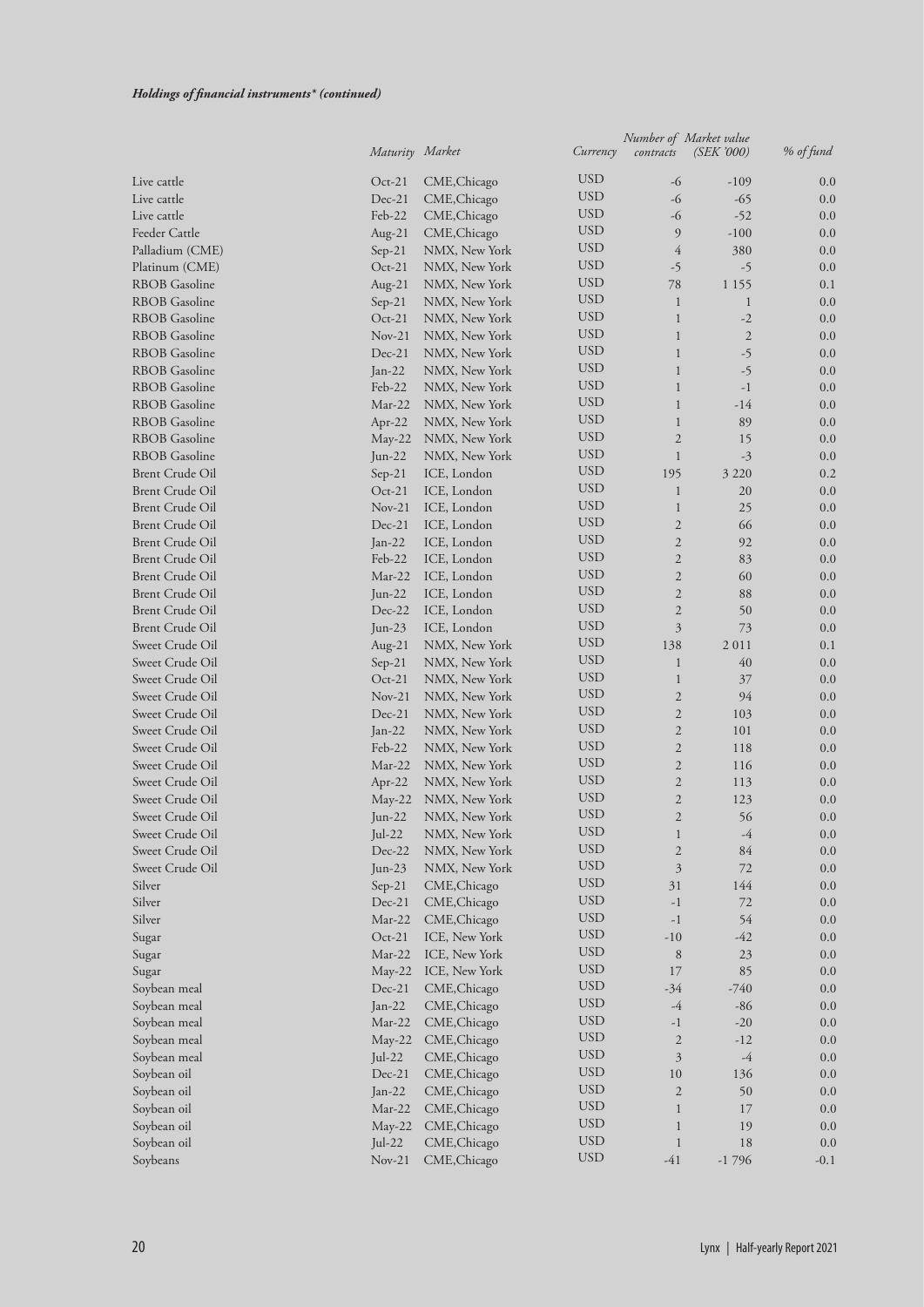#### *Holdings of financial instruments\* (continued)*

|                                                                                                                                    | Maturity Market |              | Currency   | contracts        | Number of Market value<br><i>(SEK'000)</i> | % of fund |
|------------------------------------------------------------------------------------------------------------------------------------|-----------------|--------------|------------|------------------|--------------------------------------------|-----------|
| Soybeans                                                                                                                           | Jan-22          | CME, Chicago | <b>USD</b> | $\mathbf{1}$     | 37                                         | 0.0       |
| Soybeans                                                                                                                           | Mar-22          | CME, Chicago | <b>USD</b> | $\mathbf{1}$     | $-1$                                       | 0.0       |
| Soybeans                                                                                                                           | May-22          | CME, Chicago | <b>USD</b> | $\mathbf{1}$     | $-16$                                      | 0.0       |
| Soybeans                                                                                                                           | Jul-22          | CME, Chicago | <b>USD</b> | $\overline{2}$   | $-41$                                      | 0.0       |
| Soybeans                                                                                                                           | $Nov-22$        | CME, Chicago | <b>USD</b> | $\overline{2}$   | 11                                         | 0.0       |
| Lean Hogs                                                                                                                          | Aug- $21$       | CME, Chicago | <b>USD</b> | 21               | $-203$                                     | 0.0       |
| Wheat                                                                                                                              | $Sep-21$        | CME, Chicago | <b>USD</b> | $-100$           | $-850$                                     | $-0.1$    |
| Wheat                                                                                                                              | $Dec-21$        | CME, Chicago | <b>USD</b> | $-9$             | $\mathbf{1}$                               | 0.0       |
| Wheat                                                                                                                              | $Mar-22$        | CME, Chicago | <b>USD</b> | $-10$            | $-2$                                       | 0.0       |
| Wheat                                                                                                                              | $May-22$        | CME, Chicago | <b>USD</b> | $-9$             | 31                                         | 0.0       |
| Wheat                                                                                                                              | Jul-22          | CME, Chicago | <b>USD</b> | $-7$             | $-21$                                      | 0.0       |
| Wheat (Kansas)                                                                                                                     | $Sep-21$        | CME, Chicago | <b>USD</b> | $-16$            | $-358$                                     | 0.0       |
| Zinc                                                                                                                               | $Sep-21$        | LME, London  | <b>USD</b> | $-4$             | $-118$                                     | 0.0       |
| FIXED INCOME SECURITIES                                                                                                            |                 |              |            |                  |                                            |           |
|                                                                                                                                    |                 |              |            | Nom.<br>Amount   |                                            |           |
| Swedish Treasury bills                                                                                                             | $Sep-21$        |              |            | <b>305 MSEK</b>  | 305 104                                    | 20.4      |
| Swedish Treasury bills                                                                                                             | $Oct-21$        |              |            | 39 MSEK          | 39 0 20                                    | 2.6       |
| Swedish Treasury bills                                                                                                             | $Dec-21$        |              |            | 424 MSEK         | 424 318                                    | 28.4      |
| Swedish Treasury bills                                                                                                             | Mar-22          |              |            | 435 MSEK         | 435 513                                    | 29.1      |
| Swedish Treasury bills                                                                                                             | Jun-22          |              |            | 20 MSEK          | 20 032                                     | 1.3       |
| TOTAL OTHER FINANCIAL INSTRUMENTS THAT ARE ADMITTED TO TRADING ON A<br>REGULATES MARKET OR A CORRESPONDNING MARKET OUTSIDE THE EEA |                 |              |            |                  | 1 241 805                                  | 83.0      |
| OTHER FINANCIAL INSTRUMENTS<br><b>CURRENCY FORWARDS</b>                                                                            |                 |              |            |                  |                                            |           |
|                                                                                                                                    |                 |              |            | Amount<br>('000) |                                            |           |
| AUD/USD                                                                                                                            | $Sep-21$        |              | <b>AUD</b> | $-11640$         | 1654                                       | 0.1       |
| CAD/USD                                                                                                                            | $Sep-21$        |              | CAD        | $-5040$          | $-1211$                                    | $-0.1$    |
| EUR/USD                                                                                                                            | $Sep-21$        |              | <b>EUR</b> | $-16450$         | 220                                        | 0.0       |
| GBP/USD                                                                                                                            | $Sep-21$        |              | GBP        | $-5838$          | $-1246$                                    | $-0.1$    |
| JPY/USD                                                                                                                            | $Sep-21$        |              | JPY        | $-1685000$       | 60                                         | 0.0       |
| MXN/USD                                                                                                                            | $Sep-21$        |              | <b>MXN</b> | 333 200          | $-2994$                                    | $-0.2$    |
| NOK/USD                                                                                                                            | $Sep-21$        |              | <b>NOK</b> | $-107800$        | 2 0 7 0                                    | 0.1       |
| NZD/USD                                                                                                                            | $Sep-21$        |              | <b>NZD</b> | $-15280$         | $-1857$                                    | $-0.1$    |
| SEK/USD                                                                                                                            | $Sep-21$        |              | <b>SEK</b> | -74 995          | $-1652$                                    | $-0.1$    |
| CHF/USD                                                                                                                            | $Sep-21$        |              | CHF        | $-3950$          | $-617$                                     | $0.0\,$   |
| CNH/USD                                                                                                                            | $Sep-21$        |              | <b>CNH</b> | 55 550           | $-1496$                                    | $-0.1$    |
| SGD/USD                                                                                                                            | $Sep-21$        |              | $\rm SGD$  | $-3990$          | $-1113$                                    | $-0.1$    |
| PLN/USD                                                                                                                            | $Sep-21$        |              | $\rm{PLN}$ | 6730             | $-1637$                                    | $-0.1$    |
| HUF/USD                                                                                                                            | $Sep-21$        |              | <b>HUF</b> | 929 000          | $-1657$                                    | $-0.1$    |
| RUB/USD                                                                                                                            | $Sep-21$        |              | <b>RUB</b> | 896 500          | $-698$                                     | $0.0\,$   |
| ZAR/USD                                                                                                                            | $Sep-21$        |              | ZAR        | 181 500          | $-6254$                                    | $-0.4$    |
| TOTAL OTHER FINANCIAL INSTRUMENTS                                                                                                  |                 |              |            |                  | $-18426$                                   | $-1.2$    |
| TOTAL FINANCIAL INSTRUMENTS                                                                                                        |                 |              |            |                  | 1 223 379                                  | 81.8      |
| <b>BANK DEPOSITS</b>                                                                                                               |                 |              |            |                  | 294 845                                    | 19.7      |
| OTHER ASSETS AND LIABILITIES, NET                                                                                                  |                 |              |            |                  | $-21751$                                   | $-1.5$    |
| TOTAL NET ASSETS                                                                                                                   |                 |              |            |                  | 1 496 473                                  | 100.00    |

*\* In accordance with the definitions in Finansinspektionen's regulations, FFFS 2013:9, Chapter 31, Section 29, the fund has holdings in Category 2 (Other financial instruments that are admitted to trading on a regulated market or a corresponding market outside the EEA) amounting to TSEK 1 241 805 (83.0 per cent of the fund assets) and in Category 7 (Other financial instruments) amounting to TSEK -18 426 (-1.2 per cent of the fund assets). The fund has no holdings in Categories 1 or 3-6.*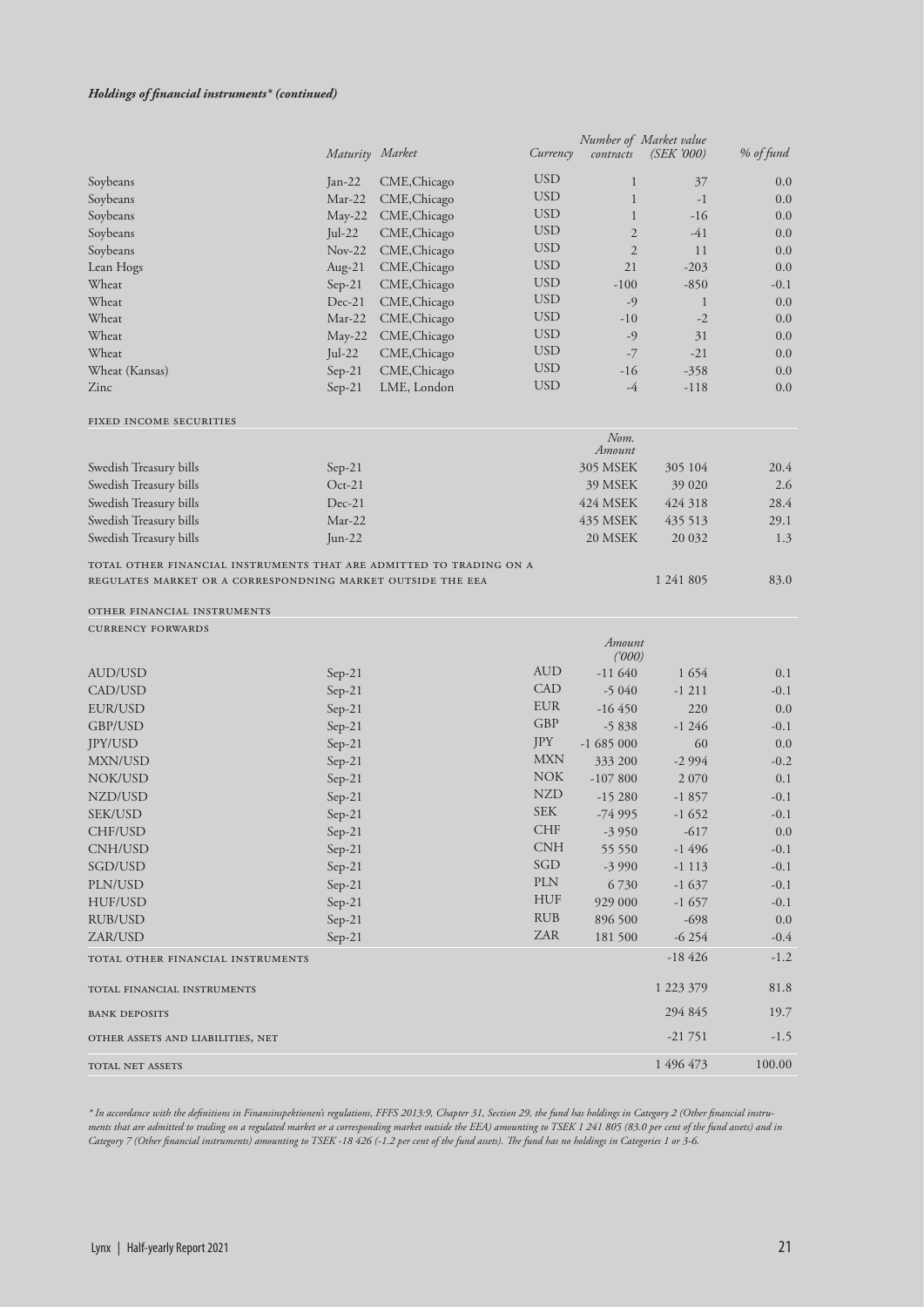### **ACCOUNTING PRINCIPLES**

 The half-yearly report is made up in accordance with the Act (2013:561) on managers of alternative investment funds and Finansinspektionen's regulations (2013:10) and follows the recommendations of the Swedish Investment Fund Association where applicable. Valuation is done in accordance with the valuation policy adopted by the board of the fund management company.

The valuation price for futures is the close price for each market. As these investments are held in markets on several continents, the actual time when each investment is valued varies. The Swedish treasury bills are valued at a price based on the average of quotes from five of the largest market participants.

### **CHANGES IN NET ASSETS**

| SEK thousand | Opening value | Issue of units | Dividend<br>reinvested | Redemption<br>of units | Dividend paid | Year's profit | Total value of<br>the fund |
|--------------|---------------|----------------|------------------------|------------------------|---------------|---------------|----------------------------|
| 2000-12-31   |               | 4856           |                        |                        |               | 708           | 5 5 6 4                    |
| 2001-12-31   | 5 5 6 4       | 41 361         | 191                    |                        | $-259$        | 939           | 47796                      |
| 2002-12-31   | 47796         | 245 891        |                        | $-8563$                |               | 13892         | 299 016                    |
| 2003-12-31   | 299 016       | 1 221 578      | 4 3 3 7                | $-86478$               | $-5103$       | 226 353       | 1 659 703                  |
| 2004-12-31   | 1 659 703     | 946 607        | 128 578                | $-1267867$             | $-177725$     | 210732        | 1 500 028                  |
| 2005-12-31   | 1 500 028     | 432 448        | 148 243                | $-939473$              | $-209255$     | 93 918        | 1 025 909                  |
| 2006-12-31   | 1 025 909     | 685 699        | 26 172                 | $-585664$              | $-29731$      | 57813         | 1 180 198                  |
| 2007-12-31   | 1 180 198     | 288 306        |                        | $-473607$              |               | 137 267       | 1 132 164                  |
| 2008-12-31   | 1 132 164     | 961 911        | 94 236                 | $-709413$              | $-107355$     | 596 152       | 1 967 695                  |
| 2009-12-31   | 1 967 695     | 933 186        | 186 321                | $-773474$              | $-216070$     | $-169454$     | 1 928 204                  |
| 2010-12-31   | 1 928 204     | 730 138        |                        | $-517523$              |               | 358 428       | 2 499 247                  |
| 2011-12-31   | 2 499 247     | 1727053        | 213 342                | -441 937               | $-253317$     | 10 180        | 3754568                    |
| 2012-12-31   | 3754568       | 517 548        | 186 116                | $-782705$              | $-220903$     | $-191$ 197    | 3 263 427                  |
| 2013-12-31   | 3 263 427     | 509 528        |                        | $-1502754$             |               | 334 443       | 2 604 644                  |
| 2014-12-31   | 2 604 644     | 328 875        |                        | $-515748$              |               | 642 036       | 3 059 807                  |
| 2015-12-31   | 3 059 807     | 2 468 156      |                        | $-66566$               |               | $-391477$     | 4 470 820                  |
| 2016-12-31   | 4 470 820     | 1 135 023      |                        | $-660943$              |               | $-222037$     | 4722863                    |
| 2017-12-31   | 4722863       | 338 599        |                        | $-2$ 148 058           |               | $-285245$     | 2 628 159                  |
| 2018-12-31   | 2 628 159     | 64 624         |                        | $-792568$              |               | $-85862$      | 1 814 353                  |
| 2019-12-31   | 1 814 353     | 48 897         |                        | $-532364$              |               | 287 461       | 1 618 347                  |
| 2020-12-31   | 1 618 347     | 27 667         |                        | $-148340$              |               | 83 199        | 1 580 872                  |
| 2021-06-30   | 1580872       | 43 801         |                        | $-179278$              |               | 51 078        | 1 496 473                  |

# **NET ASSET VALUE OF UNITS'**

|            | Value of the fund<br>(SEK thousand) | Number of units<br>in issue | Net asset value<br>per unit, SEK | Dividend<br>per unit, SEK | Return, % |
|------------|-------------------------------------|-----------------------------|----------------------------------|---------------------------|-----------|
| 2000-12-31 | 5 5 6 4                             | 50 003                      | 111.28                           |                           | 12.8      |
| 2001-12-31 | 47796                               | 384 608                     | 124.27                           |                           | 15.8      |
| 2002-12-31 | 299 016                             | 2 048 077                   | 146.00                           |                           | 21.8      |
| 2003-12-31 | 1 659 703                           | 8753943                     | 189.59                           |                           | 34.6      |
| 2004-12-31 | 1 500 028                           | 8 393 718                   | 178.71                           | 34.17                     | 14.0      |
| 2005-12-31 | 1 025 909                           | 6 259 139                   | 163.91                           | 24.93                     | 6.6       |
| 2006-12-31 | 1 180 198                           | 7 039 064                   | 167.66                           | 4.75                      | 5.3       |
| 2007-12-31 | 1 132 164                           | 5 9 6 4 1 6 9               | 189.83                           |                           | 13.2      |
| 2008-12-31 | 1 967 695                           | 8 002 605                   | 245.88                           | 18.00                     | 42.2      |
| 2009-12-31 | 1 928 204                           | 9 652 805                   | 199.76                           | 27.00                     | $-8.5$    |
| 2010-12-31 | 2 499 247                           | 10 554 880                  | 236.79                           |                           | 18.5      |
| 2011-12-31 | 3754568                             | 17814727                    | 210.76                           | 24.00                     | $-0.9$    |
| 2012-12-31 | 3 263 427                           | 17 325 215                  | 188.36                           | 12.40                     | $-5.1$    |
| 2013-12-31 | 2 604 644                           | 12 332 505                  | 211.20                           |                           | 12.1      |
| 2014-12-31 | 3 059 807                           | 11 355 990                  | 269.44                           |                           | 27.6      |
| 2015-12-31 | 4 470 820                           | 18 031 029                  | 247.95                           |                           | $-8.0$    |
| 2016-12-31 | 4722863                             | 19 873 394                  | 237.65                           |                           | $-4.2$    |
| 2017-12-31 | 2 628 159                           | 11 674 359                  | 225.12                           |                           | $-5.3$    |
| 2018-12-31 | 1 814 353                           | 8 279 009                   | 219.15                           |                           | $-2.7$    |
| 2019-12-31 | 1 618 347                           | 6 398 267                   | 252.94                           |                           | 15.4      |
| 2020-12-31 | 1 580 872                           | 5 899 757                   | 267.96                           |                           | 5.9       |
| 2021-06-30 | 1 496 473                           | 5 406 998                   | 276.77                           |                           | 3.3       |

*1 In view of the fund's dividends, a comparison of changes in each unit's value and the reported return lacks relevance.*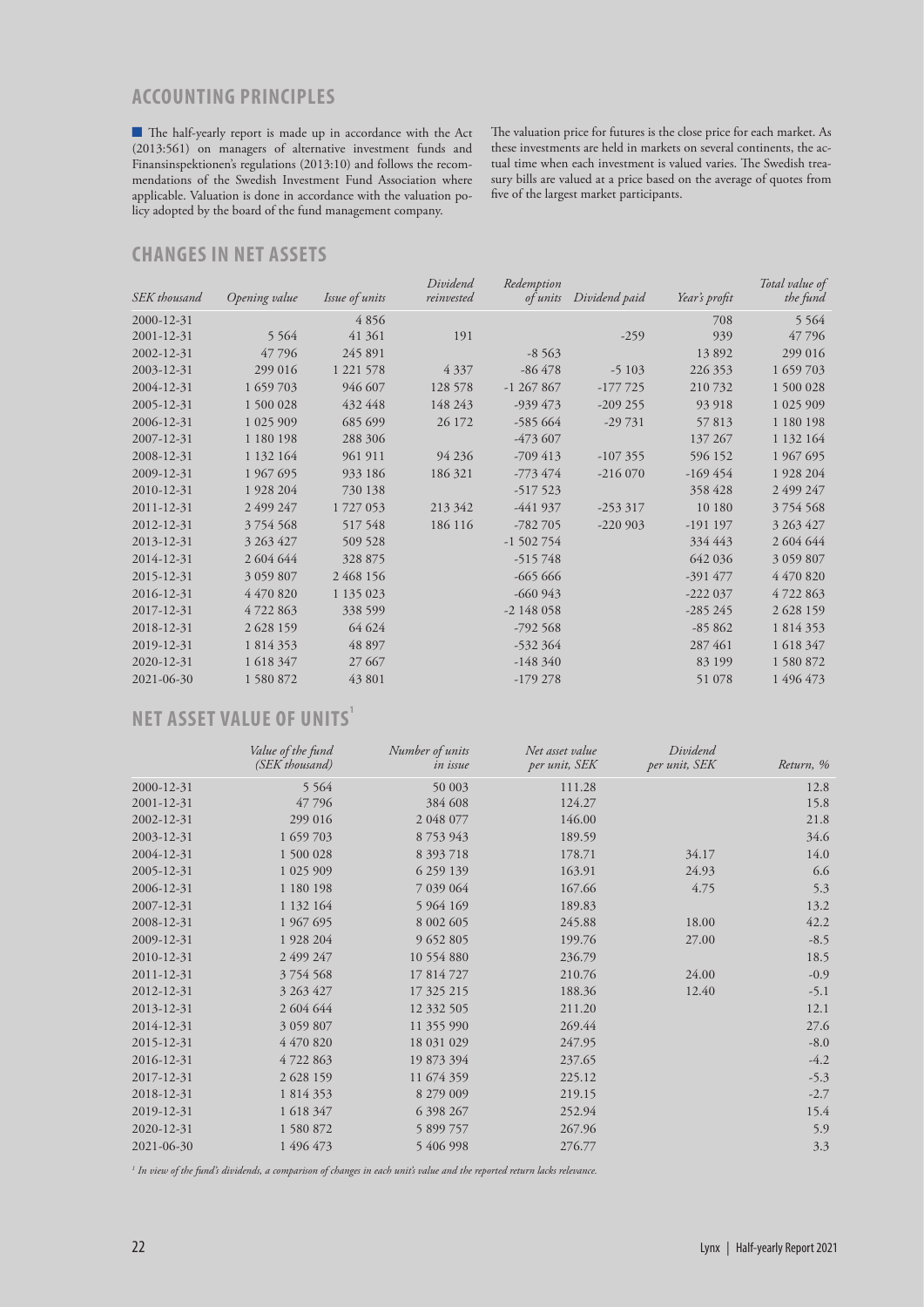Stockholm 20 August 2021 Lynx Asset Management AB

> Svante Elfving  *Chairman*

Marcus Andersson Jonas Bengtsson

Svante Bergström Ola Paulsson *CEO*

#### **AUDITOR'S REVIEW REPORT ON THE HALF-YEARLY REPORT**

#### **TO THE UNIT-HOLDERS IN THE LYNX FUND**

#### **INTRODUCTION**

As auditor of Lynx Asset Management AB, company registration number 556573-1782, we have conducted a review of the enclosed half-yearly report for the Lynx Fund as at 30 June 2021. Responsibility for preparing and presenting the half-yearly report in accordance with the Act on managers of alternative investment funds and the regulations of the Swedish Regulatory Authority (Finansinspektionen) on managers of alternative investment funds rests with the Board of Directors of the fund management company. Our responsibility is to express a conclusion on the half-yearly report on the basis of our review.

#### **THE SCOPE OF THE REVIEW**

We have conducted our review in accordance with the International Standard on Review Engagements 2410, *Audit review of interim financial information performed by the company's chosen auditor.* A review involves making enquiries, primarily among those persons that are responsible for financial and accounting issues, performing an analytical examination and conducting other summary auditing measures.

A review has a different focus and a significantly smaller scope than an audit as performed according to the International Standards on Auditing and generally accepted auditing standards in Sweden. The auditing measures performed in a review do not enable us to obtain a degree of assurance that would make us aware of all important circumstances that would have been identified in a full audit. The conclusion expressed on the basis of a review thus does not have the same degree of certainty as a conclusion based on an audit.

#### **OPINION**

In the course of our review we have not become aware of any circumstances that would give us reason to doubt that the enclosed half-yearly report has in all material respects been prepared in accordance with the Act on managers of alternative investment funds and regulations of Finansinspektionen on managers of alternative investment funds.

*Stockholm 20 August 2021 KPMG AB*

Mårten Asplund *Authorised public accountant*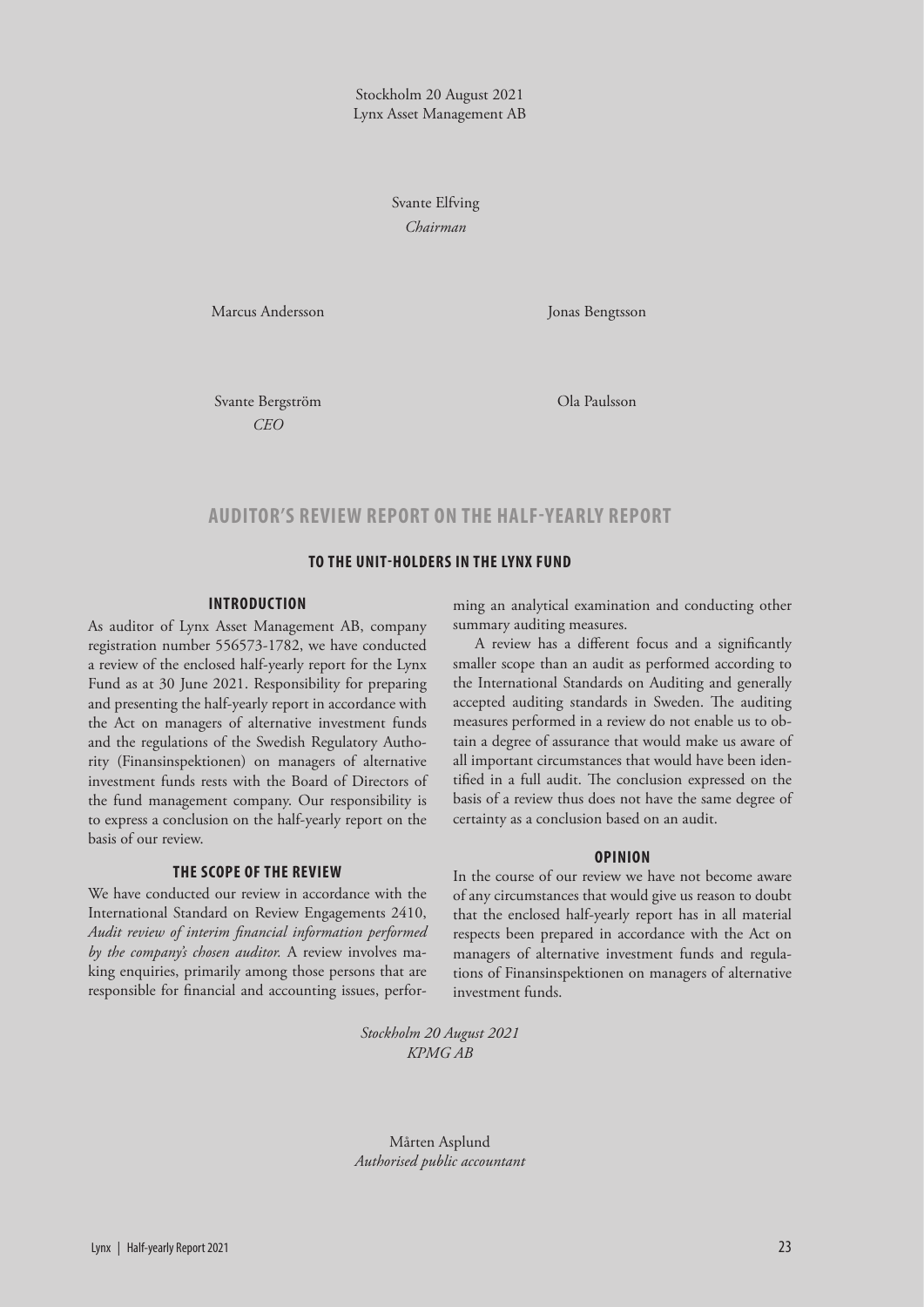# **PORTFOLIO MANAGERS**

 The Lynx Fund is managed by *Jonas Bengtsson, Svante Bergström, Daniel Chapuis, David Jansson, Henrik Johansson* and *Jesper Sandin.* 

*Jonas Bengtsson* is a Founding Partner, Portfolio Manager and Director of the Board at Lynx. Bengtsson founded Lynx in 1999 together with Svante Bergström and Martin Sandquist and has been a portfolio manager since the company's inception. Prior to founding Lynx, Bengtsson worked as quantitative researcher at Nordea, a leading Nordic bank, which he joined in 1994. From 1996, he worked for Nordea's Proprietary Trading department, where the foundations of what would later become the Lynx Program were developed, with responsibility for portfolio construction and risk management. He began his career as a quantitative analyst at Göta Bank in 1993. Bengtsson holds a Licentiate degree in Engineering Physics from the Lund Institute of Technology.

*Svante Bergström* is a Founding Partner and the Chief Executive Officer of Lynx. He is also a Director of the Board, and Portfolio Manager. Bergström founded Lynx in 1999 together with Jonas Bengtsson and Martin Sandquist and has been the company's CEO since its inception. Prior to founding Lynx, Bergström worked at Nordea, a leading Nordic bank, where he was hired in 1993 as a quantitative analyst and bond trader. In 1996 he was tasked with establishing Nordea's Proprietary Trading department, where the foundations of what would later become the Lynx Program were developed. In his early career, Bergström worked for Hagströmer & Qviberg Fondkommission between 1984 and 1991, initially as a stock broker and later as head of the firm's bond trading department. Bergström holds a BSc in Economics and Business Administration from the Stockholm School of Economics.

*Daniel Chapuis* is a Partner and Portfolio Manager at Lynx. He chairs the working group for validating new model proposals from the research team and leads the company's efforts in developing short-term models. Chapuis has also developed numerous models used in the Lynx Program. Chapuis was hired by Lynx in 2008 and made Partner and Portfolio Manager in 2017. Previously, Chapuis spent two years at Brummer & Partners in a tactical asset allocation research venture that was later incorporated into the Lynx Program. He began his career at the First National Swedish Pension Fund as a quantitative analyst in 2000, where he developed and managed trading models in fixed income. Chapuis studied Engineering Physics at the Royal Institute of Technology in Stockholm.

*David Jansson* is a Partner, Portfolio Manager and Head of Execution Research at Lynx. David Jansson was hired by Lynx in 2005 as a trader. In 2007, he initiated the firm's efforts in Execution Research and in 2011 he became Partner and Head of Execution Research, where he is responsible for the development of the firm's execution algorithms. In 2019, he was promoted to Portfolio Manager. Earlier in his career, Jansson worked at B & P Fund Services. David Jansson holds a Msc in Economics from Stockholm University, where he also studied mathematics.

*Henrik Johansson* is a Partner, Portfolio Manager and the Head of Research at Lynx. As Head of Research, he has the overall responsibility for the research efforts to further develop Lynx's investment process. Henrik Johansson was hired by Lynx in 2011 as Partner and Head of Research, and promoted to portfolio manager in 2014. Johansson has extensive managerial experience from the financial industry. From 2008 to 2011, he was the Global Head of Risk Management at SEB Merchant Bank. From 2006 to 2008, he was the Head of Risk, Valuation, System Development and IT at BFS, a fund services company wholly owned by Brummer & Partners. From 1997 to 2006, he was the Head of Quantitative Strategies at Nektar Asset Management, a fixed income and global macro hedge fund. Between 2005 and 2008, he was a Director of the Board of Lynx. His early career was spent at Skandia Asset Management and the Treasury department at ABB. Johansson holds an MSc in Engineering Physics from the Royal Institute of Technology in Stockholm.

*Jesper Sandin* is a Partner and Portfolio Manager at Lynx. He has developed a significant part of the Lynx Program's current model portfolio and he leads the research efforts within portfolio construction. Sandin was hired by Lynx in 2008 and made Partner and Portfolio Manager in 2011. Previously, Sandin spent two years at Brummer & Partners in a tactical asset allocation research venture that was later incorporated into the Lynx Programme. Between 1998 and 2006, Sandin was the Head of Quantitative Research at the First National Swedish Pension Fund. Initially an acoustic engineer, Sandin moved into finance when he was hired by Skandia Asset Management as a quantitative analyst in 1997. Jesper Sandin holds an MSc degree in Engineering Physics with specialisation in applied mathematics from the Royal Institute of Technology in Stockholm and is a Certified Financial Analyst from IFL Stockholm School of Economics.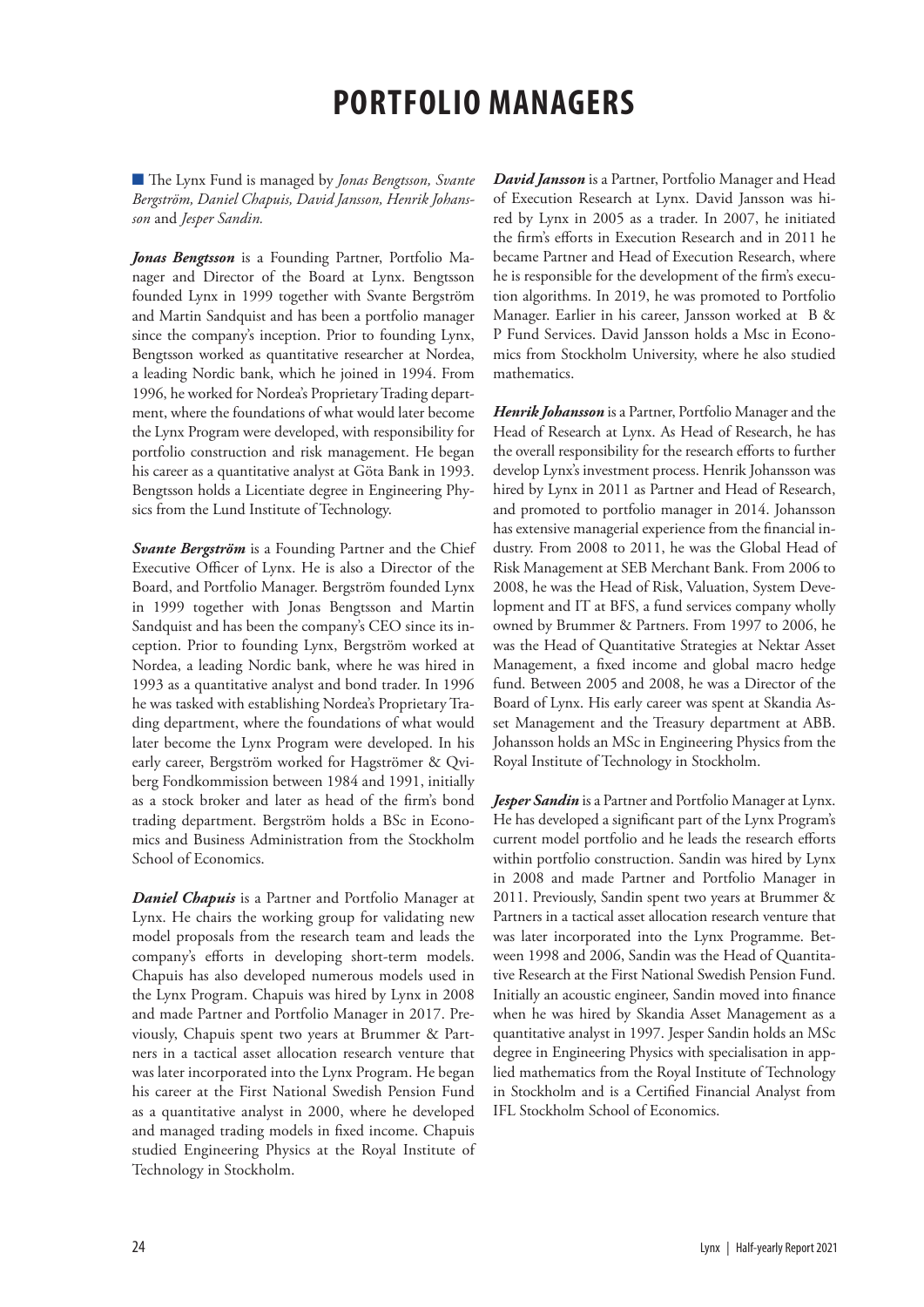# **GLOSSARY**

#### *Correlation*

*A statistical concept that describes the extent of a linear relationship between two time series. By definition, a correlation has a value between +1 (perfect positive correlation) and –1 (perfect negative correlation). A value of 0 means that there is no correlation between the time series. Traditional funds have a correlation with their benchmark that is close to +1.*

#### **Derivative**

*A financial instrument where the price change is derived from an underlying asset and where the holder has the right or obligation to buy or sell the asset in question (see Option and Future).*

#### **Downside risk**

*A measure of the distribution of an asset's negative return. The calculation of downside risk for a time-series x1,…, xn is similar to thecalculation of the standard deviation, but with two differences: firstly, average return in the formula for the standard deviation is replaced by the risk free return (rf ); and secondly, only negative deviations are taken into account. See the formula below:*

$$
\sqrt{\frac{12}{n-1}\sum_{i=1}^n\min\left\{x_i-r_f,0\right\}^2}
$$

#### *Future*

*A future is an obligation to buy or sell a given asset at a given time at a given price.*

#### *High watermark*

*Means that the fund only pays performance fees when any shortfalls from previous periods have been compensated for.*

#### *Hurdle Rate*

*Defined as the average of the Riksbank's fixing of threemonth treasury bills on the last three banking days of the previous quarter.*

#### *Index*

*Describes changes in the value of a particular type of asset. Indices are traditionally used when evaluating mutual funds.*

#### *JP Morgan Global Government Bond Index (local currency)*

*Calculated on the basis of change in value plus accrued interest. Currency fluctuations do not affect the index. Source: Bloomberg/EcoWin.*

#### *Longest period of time to new high*

*The longest period of time it has taken to afresh reach above the previous high. Stated in number of months.*

#### *Maximum drawdown*

*The largest possible drop in value during the period.*

#### *MSCI World NDTR Index (local currency)*

*Reflects change in value, expressed in local currency, on the stock markets in the 22 most important economies. Currency changes do not affect the index. Source: Bloomberg/EcoWin.*

#### *Prime broker*

*An entity that provides a number of services to participants on financial markets. The fund uses JPMorgan Chase Bank N.A. as prime broker for currency spot and forward transactions. In this case, the prime broker ensures that all relevant transfers in relation to these transactions are made to the fund's depositary.*

#### *Risk*

*Traditionally measured in terms of the standard deviation, which indicates by how much the change in the fund's value has fluctuated. The standard deviation is normally used to reflect the investment's level of risk. A fund's risk level is often classified on the basis of the extent of the variations or expected variation in the value of the fund's units over time. A high standard deviation means wide variations and thus high risk, a low standard deviation means narrow variations and thus low risk.*

#### *Risk-adjusted return*

*The return over and above the return of the fund's reference rate in relation to the investment's risk defined as the standard deviation (see Risk and Sharpe ratio).*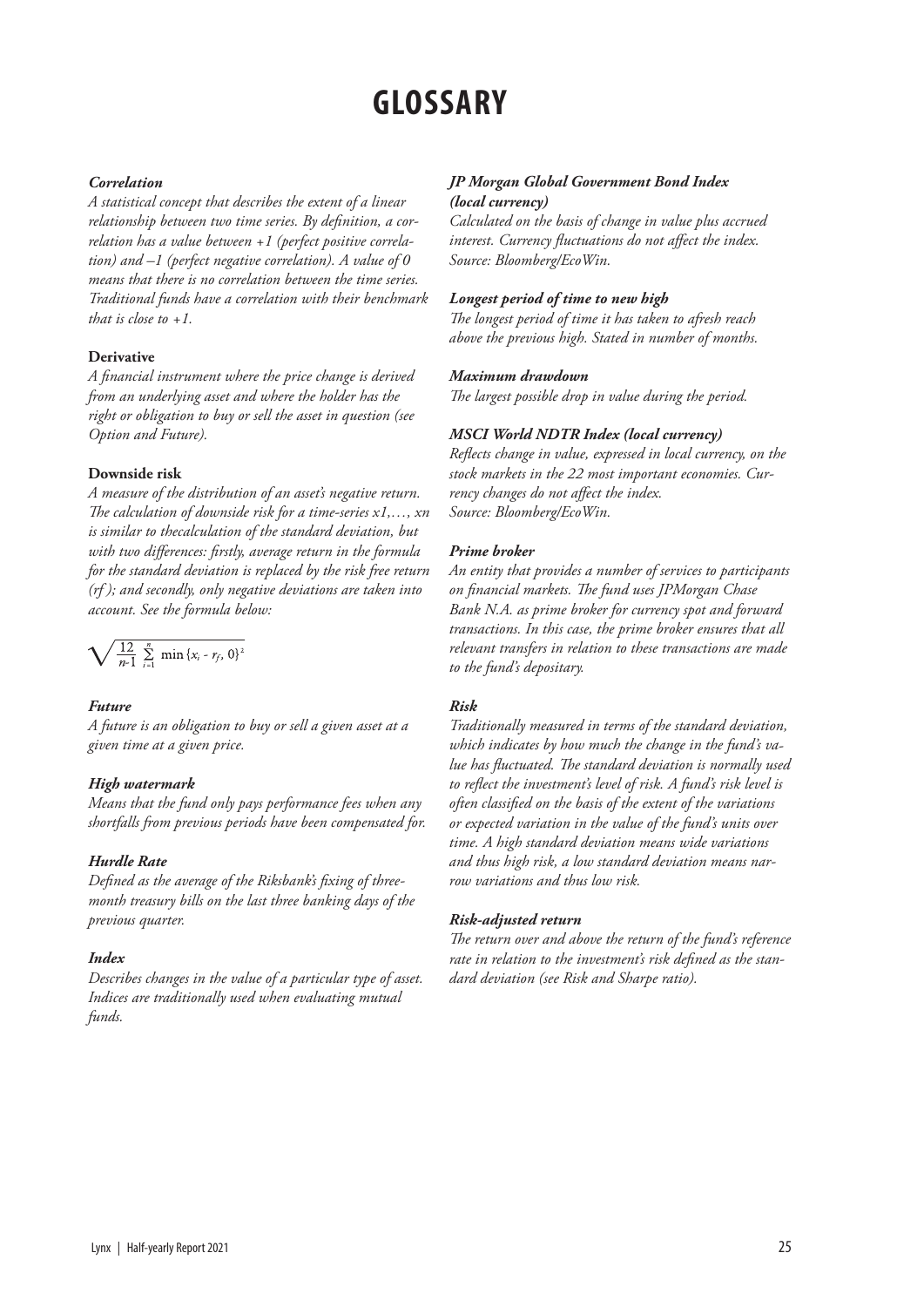#### *Sharpe ratio*

*A measure of a portfolio's risk-adjusted return. It is defined as the return over and above the risk-free return in relation to the risk (standard deviation) to which the portfolio is exposed. A high Sharpe ratio is an indication of a sound balance between return and risk.*

#### *Special fund*

*Lynx is a special fund within the meaning of Chapter 1 Section 11 of the Act (2013:561) on managers of alternative investment funds.* 

#### *Standard deviation*

*A statistical concept that indicates the distribution of a quantity of data.* 

#### *Value at Risk (VaR)*

*A probability-based statistical measure of the risks to which a portfolio is exposed. It is defined as the maximum loss the portfolio can be expected to incur over a given period (normally one day or one week) to a given level of statistical certainty (normally a 95 or 99 per cent confidence interval). In Lynx external reporting VaR refers to 1 day with 95 per cent confidence. VaR is expressed as a percentage of net asset value.*

#### *Volatility*

*A measure of variations in the return over time. Normally the volatility of an asset is expressed as the standard deviation of the return on the asset. Often, volatility is used as a measure of the risk to which a portfolio is exposed.*